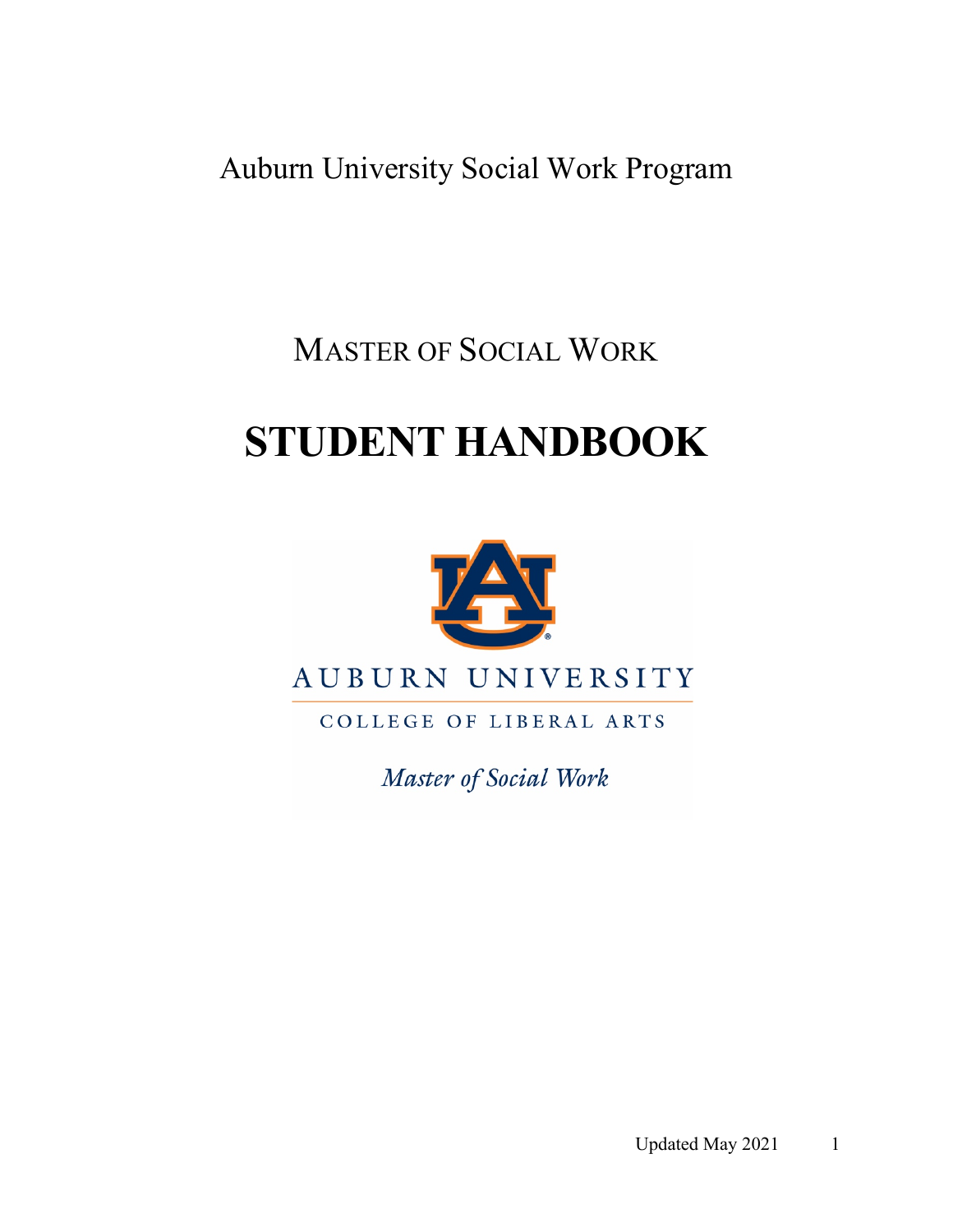## **Notice!**

The information contained in this handbook is critical to your success in our program. Please read it carefully as you are responsible for complying with all of the MSW program policies. Students are responsible for information in the handbook and for policies of the Auburn University Graduate Bulletin and website. Students are responsible for frequently checking the appropriate websites for changes that impact their success and graduation.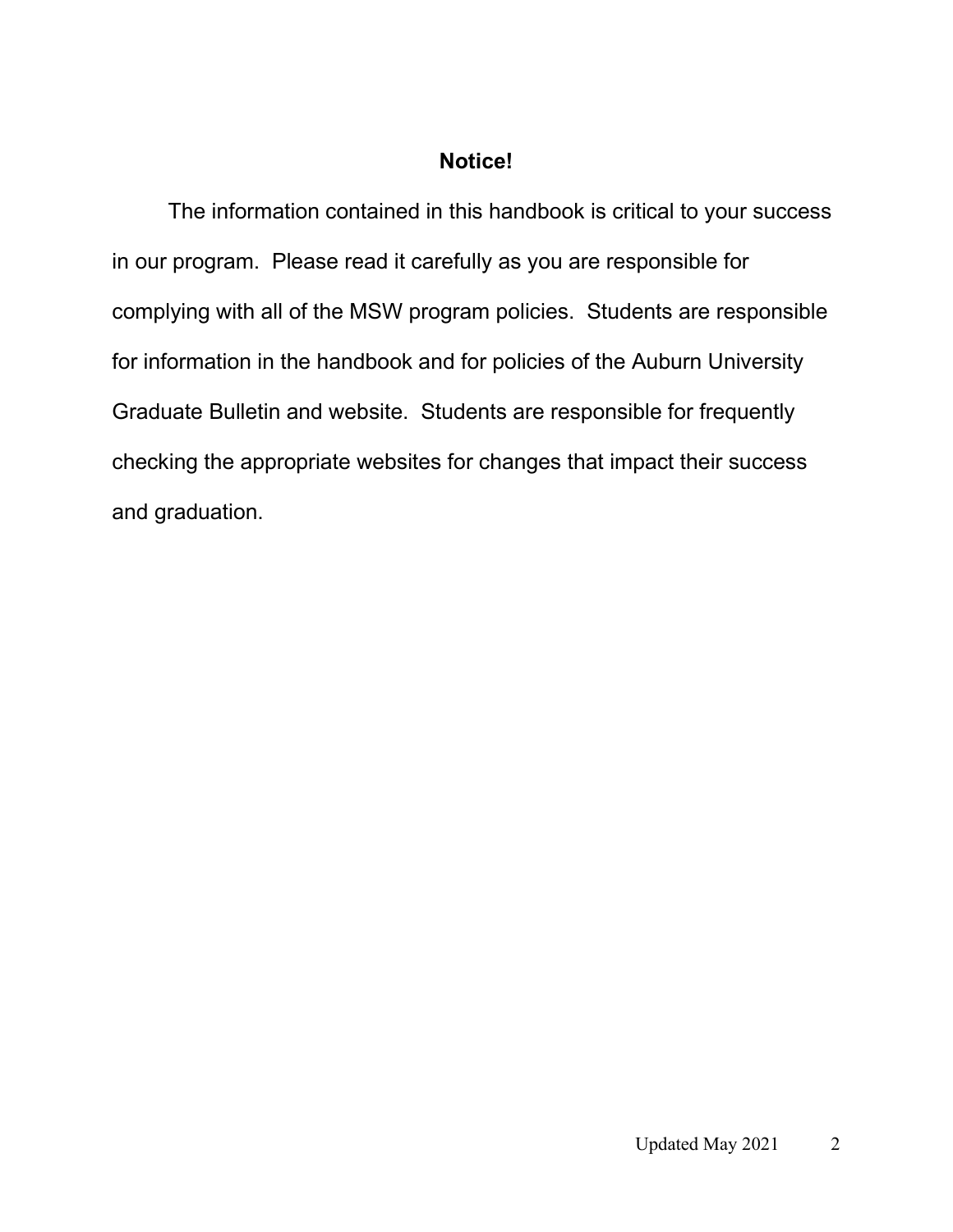## **Table of Contents**

| А.<br>В.<br>C.<br>D.<br>Е.<br>F.<br>G.<br>Н.                             |  |  |
|--------------------------------------------------------------------------|--|--|
|                                                                          |  |  |
| Mission Statement, Program Goals and Educational Competencies  9<br>I.   |  |  |
| J.                                                                       |  |  |
|                                                                          |  |  |
|                                                                          |  |  |
| K.<br>L.                                                                 |  |  |
| М.                                                                       |  |  |
| N.                                                                       |  |  |
| Ο.                                                                       |  |  |
| Ρ.                                                                       |  |  |
|                                                                          |  |  |
| Q.                                                                       |  |  |
| R.                                                                       |  |  |
| S.                                                                       |  |  |
| Τ.                                                                       |  |  |
| U.<br>V.                                                                 |  |  |
| W.                                                                       |  |  |
| X.                                                                       |  |  |
| Υ.                                                                       |  |  |
| Section IV: Policies and Procedures for Review of Student Performance 18 |  |  |
| Z.                                                                       |  |  |
|                                                                          |  |  |
|                                                                          |  |  |
|                                                                          |  |  |
| AA.                                                                      |  |  |
| BB.                                                                      |  |  |
| CC.                                                                      |  |  |
| DD.                                                                      |  |  |
|                                                                          |  |  |
|                                                                          |  |  |
|                                                                          |  |  |
|                                                                          |  |  |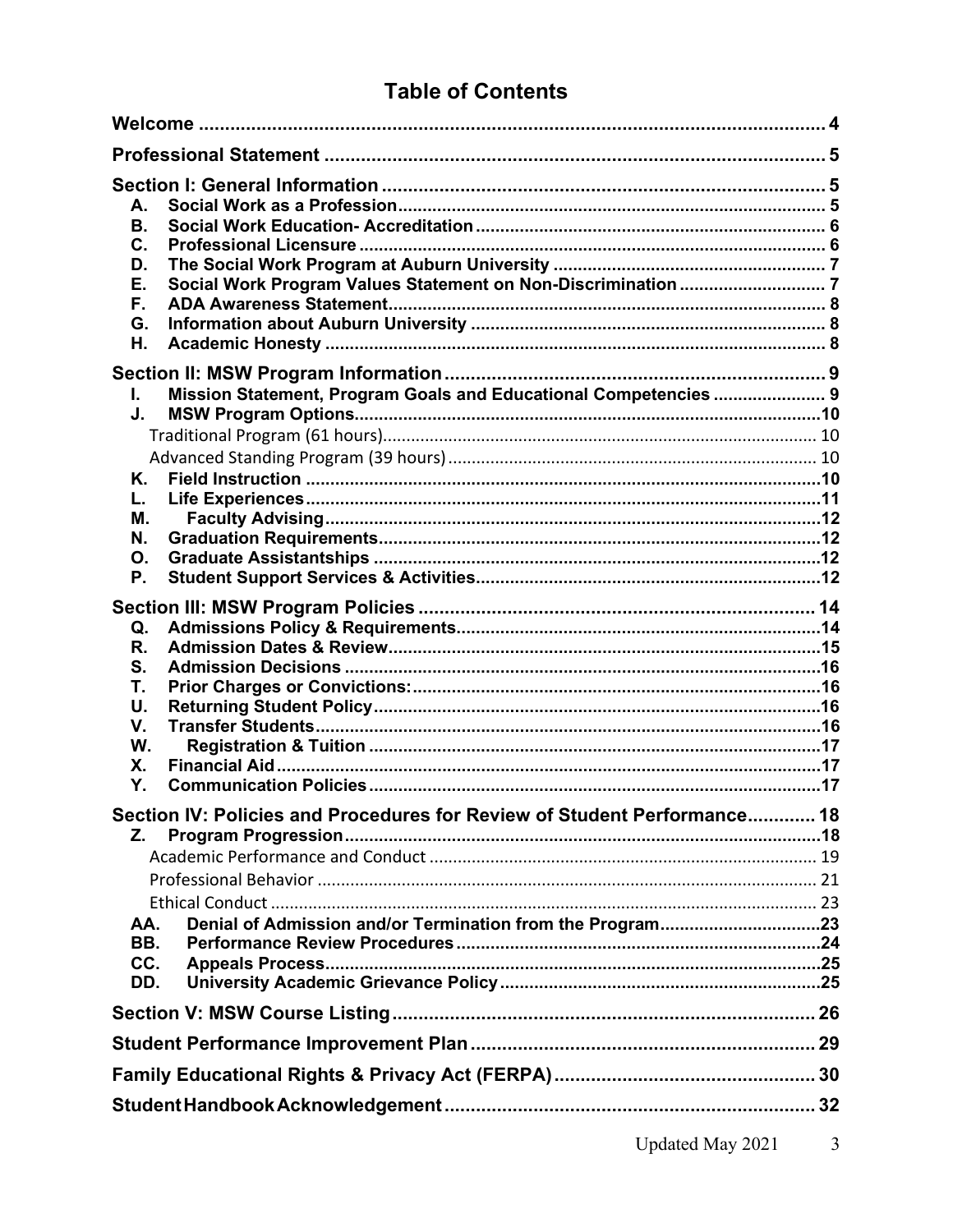## **Welcome**

Dear MSW Student,

The faculty and staff in the Social Work Program are excited that you have chosen social work as your professional career. The Auburn University MSW program prepares students for advanced clinical social work practice with a focus on the areas of health and mental health with an emphasis on health disparities, prevention, and policy. Our goal is that you will graduate with the knowledge, values and skills to assess, intervene, and evaluate clients on all levels from a health and mental health perspective. The MSW program parallels the Auburn University land grant/outreach mission and aims to provide advanced training for students in the growing field of social work that has a practical and positive impact on the lives of people in the State of Alabama, the southeastern region of the country, and beyond.

The MSW program was approved by the Auburn University Board of Trustees in February 2016 and by the Alabama Council on Higher Education in September 2016. The program received initial accreditation from the Council on Social Work Education (CSWE) in February 2020 dated back to 2017.

This student handbook was prepared as a guide to obtaining your Master of Social Work degree from Auburn University. The handbook is by no means a replacement for on-going individual advising with departmental faculty. The information here provides a framework through which you may structure your educational process. This handbook should be used in conjunction with the Auburn University Bulletin. We hope this handbook will be useful for you and if there are any questions concerning its contents, please make an appointment with your faculty advisor.

Sincerely, The Social Work Faculty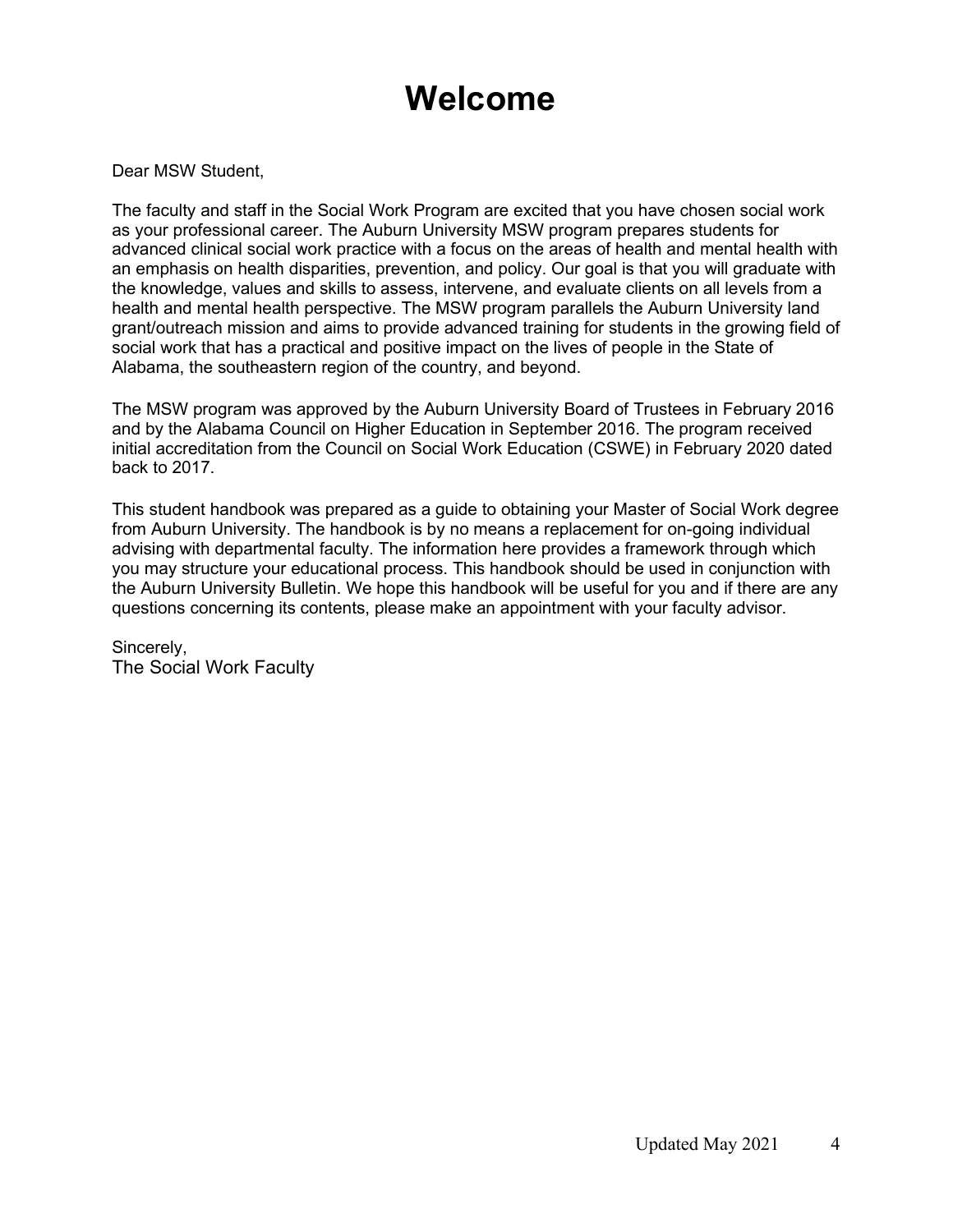## **Professional Statement**

Upon acceptance and entry into Auburn University's MSW Program, students begin a process of developing the knowledge, values, skills and cognitive/affective processes that comprise the fundamental core of the profession of Social Work. Although assimilation of competencies and transformation to Advanced Social Work Practitioners takes several years, early initiation of professional behaviors facilitates the developmental and professionalization process. Social Work is a respected profession that aims "to enhance human well-being and help meet the basic human needs of all people, with particular attention to the needs and empowerment of people who are vulnerable, oppressed, and living in poverty." Clients trust their Social Worker and depend upon them to act in their best interest while providing professional and ethical services. Each student and graduate inherits this time-honored legacy as part of their profession and is obligated to its preservation and enhancement.

Throughout history, professions have adopted standards of attire for their practitioners to collectively identify themselves as professionals and provide assurance to clients that they are interacting with individuals who can be trusted in performing services. In today's public service system, the concept of professional Social Work has introduced social workers as providers of care. Advanced Social Work Practitioners are assuming a greater responsibility and a more active role in maintaining the health of the population they serve. Image alone will not assure the desired excellence in Social Work care; however, it often provides the basis for the public's perception of the profession and particularly guides first impressions. Just as all obligations and responsibilities of the profession require some effort and sacrifice, assumption of a professional image requires an active individual resolution and may necessitate modification of lifestyle practice upon entering the professional program.

By entering the Auburn University Master of Social Work Program, students willingly accept the obligations of the profession and are expected to act accordingly including behavior and dress.

## **Section I: General Information**

## A. Social Work as a Profession

The primary focus of the Social Work profession is the well-being of an individual in their environment. Social Workers pay special attention to the environmental forces that create and influence problems such as poverty, disability, mental illness, abuse, addiction, unemployment, divorce, and discrimination. Social workers provide care and attention to people in every stage of life; childhood through older adulthood. We are advocates of social justice and social change. People who are social workers are sensitive to diverse backgrounds and strive to end the oppression and discrimination that affect individuals and groups belonging to diverse cultural and ethnic backgrounds. Activities that social workers use to aid clients include direct practice, community organization, supervision, consultation, administration, advocacy, political action, policy development and implementation, education, and research (NASW). According to the 2015 Educational Policy and Accreditation Standards of the Council on Social Work Education, the primary purpose of the profession is to:

*promote human and community well-being. Guided by a person-in-environment framework, a global perspective, respect for human diversity, and knowledge based on scientific inquiry, the purpose of social work is actualized through its quest for social*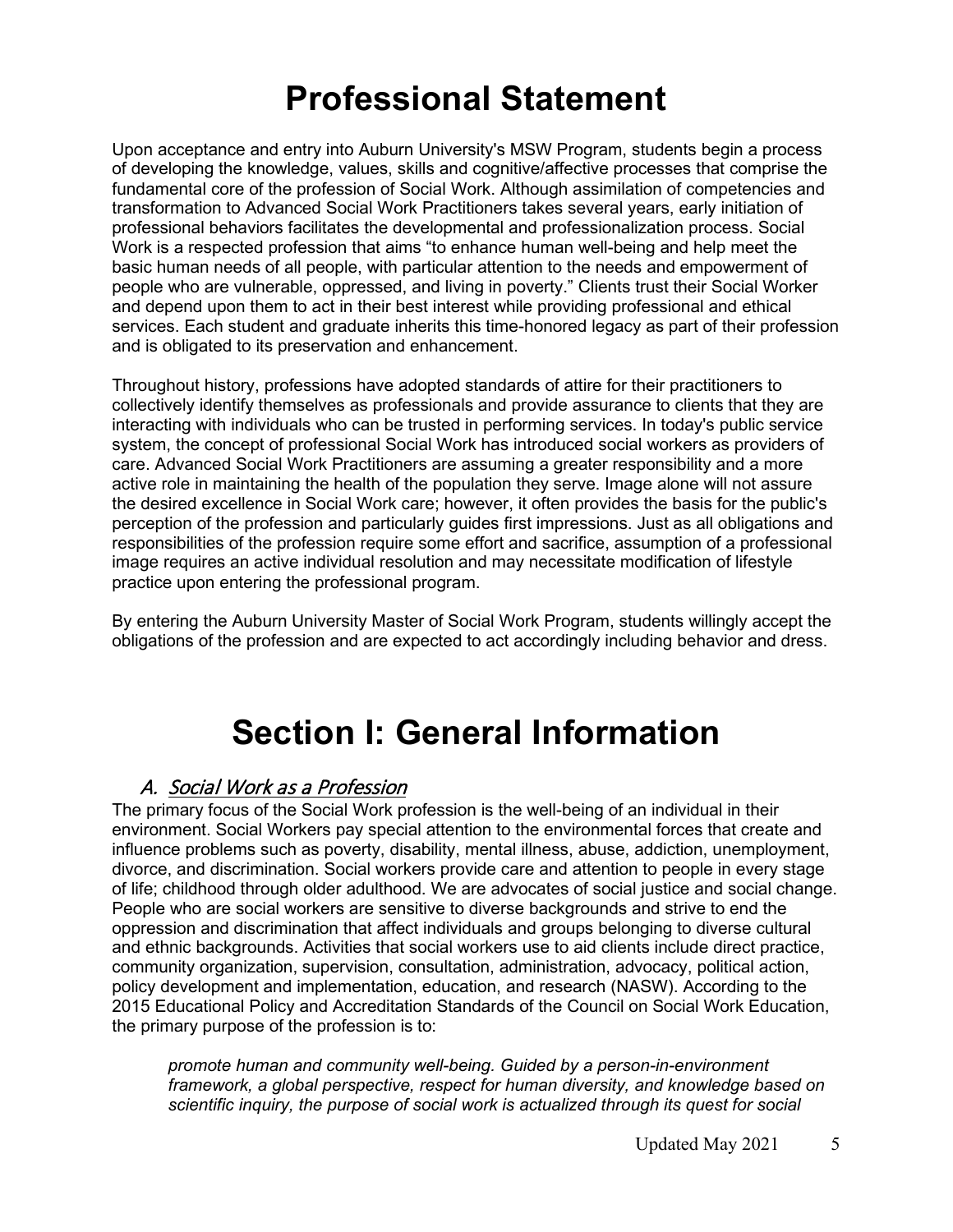*and economic justice, the prevention of conditions that limit human rights, the elimination of poverty, and the enhancement of the quality of life for all persons, locally and globally.*

Graduates of the MSW program will find a diverse field of employment opportunities to actualize the profession's purpose. Opportunities for employment include inpatient hospitals (both adult and pediatric), outpatient medical clinics, Veteran's Administration (currently employs over 10,000 social workers), active duty (or civilian service) military (regionally Ft. Ruker, Maxwell AFB, Ft. Benning), nursing homes and rehabilitation centers, home health care, hospice, dialysis centers, mental health clinics (inpatient/outpatient), substance abuse treatment centers, public health, policy advocacy, and disaster services and many others.

The U.S. Bureau of Labor Statistics expects an overall projected growth for social workers of 12% from 2014 to 2024; faster than the average of all occupations. The proposed areas of concentration for the MSW program – health and mental health are both projected to see larger than average increases in demand.

The Substance Abuse and Mental Health Services Administration estimates that professional Social Workers comprise the largest group of mental health service providers (over 200,000 nationally), which is more than psychiatrists, psychologists, and psychiatric nurses combined. The National Association of Social Workers (NASW) found that nearly half of all Social Work positions are employed in mental health (37%) or health settings (13%).

## B. Social Work Education- Accreditation

The Auburn University MSW program is fully accredited through 2024 from the Council on Social Work Education (CSWE).

## C. Professional Licensure

Alabama's social work licensing law provides for licensing social workers at three levels: bachelors (LBSW), masters (LMSW), and independent clinical (LICSW). One becomes licensed by completing a social work degree from a college or university, approved, accredited or in candidacy granted by the Council by Social Work Education. A person who graduates from Auburn University with a social work degree (BSW or MSW) may become licensed if he or she applies and passes the test for the bachelor or masters level.

The licensing law in Alabama is administered by the Alabama State Board of Social Work Examiners (ASBSWE) [http://abswe.state.al.us/.](http://abswe.state.al.us/) One of the first things that students do upon graduation is to apply for licensure. The application is available online from ASBSWE [http://abswe.state.al.us/apps\\_forms.aspx.](http://abswe.state.al.us/apps_forms.aspx) You will need to be approved by the ASBSWE in order to schedule your exam with the Association of Social Work Boards (ASWB) <http://www.aswb.org/> Please review the ASWB's candidate handbook including information about how to apply for and take a licensure exam. The handbook can be found at [https://www.aswb.org/wp-content/uploads/2013/12/Candidate-Handbook.pdf.](https://www.aswb.org/wp-content/uploads/2013/12/Candidate-Handbook.pdf) Please note licensure regulations vary by state. Students who plan to practice clinical social work in another state are encouraged to become familiar with that state's licensing regulations. It is the responsibility of the student, or graduate, to fully understand and comply with licensing requirements in the state in which they intend to practice.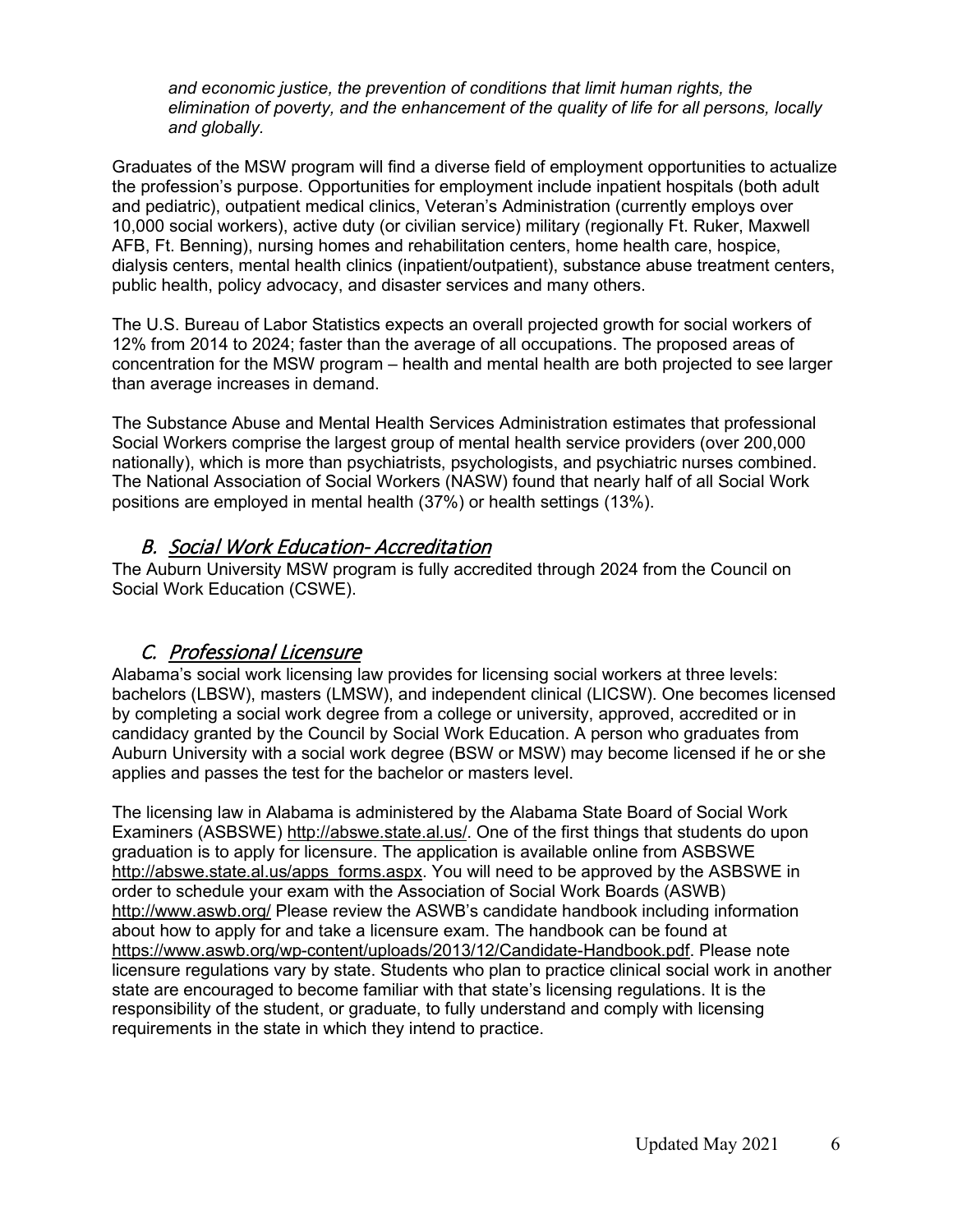Please note licensure regulations vary by state. If you plan to practice clinical social work in another state, you are encouraged to become familiar with that state's licensing regulations. It is your responsibility to fully understand and comply with licensing requirements in the state in which you intend to practice.

For more information about how Auburn University's Social Work Program complies with state licensure requirements, please visit the [Office of Institutional Research's website for](https://auburn.edu/administration/ir/temp_licensure.html)  [professional licensure.](https://auburn.edu/administration/ir/temp_licensure.html) [https://auburn.edu/administration/ir/temp\\_licensure.html](https://auburn.edu/administration/ir/temp_licensure.html)

## D. The Social Work Program at Auburn University

The Social Work Program is located on the  $7<sup>th</sup>$  floor of the Haley Center in the Department of Sociology, Anthropology, and Social Work within the College of Liberal Arts. Information about faculty can be found on the program website: [www.cla.auburn.edu/socialwork.](http://www.cla.auburn.edu/socialwork)

The MSW program is part of the Auburn University Graduate School and abides by the Graduate School policies and procedures. The MSW program builds upon the strengths and the well-established tradition of excellence in education of the undergraduate Social Work Program and Auburn University as a whole. As a land grant institution, Auburn University has the privilege and responsibility to address state and national needs to benefit the public. Part of the University's mission is to *"provide high-quality graduate and professional programs in areas of need and importance to the state and beyond."* The MSW program is a professional, practicebased, direct service graduate program that directly relates to the University's land grant mission and is in keeping with our increasing emphasis on fields related to healthcare.

## E. Social Work Program Values Statement on Non-Discrimination

Auburn University complies with applicable laws prohibiting discrimination, including applicable provisions of and amendments to Titles VI and VII of the Civil Rights Act of 1964, the Age Discrimination in the Employment Act, Executive Order 11246, Title IX of the Education Amendments of 1972, Sections 503 and 504 of the Rehabilitation Act of 1973, the Vietnam Era Veterans Readjustment Assistance Act, the Age Discrimination Act of 1975, and the Americans with Disabilities Act of 1990, and does not unlawfully discriminate on the basis of race, color, national origin, sex, age, disability, or veteran status in admission or access to, or treatment, or employment in, its programs or services.

Furthermore, the MSW is built upon the ethical principles of the Social Work profession. These ethical principles are based on the core values of service, social justice, dignity and worth of the person, the importance of human relationships, integrity, and competence. All Auburn University MSW students must be committed to professional ethics and principles as set forth in the Code of Ethics of the National Association of Social Workers. As stated in the NASW *Code of Ethics* and consistent with Auburn University Diversity & Inclusion Goals, we the administration, faculty, staff, and social work program:

- Affirm that social workers should not practice, condone, facilitate or collaborate with any form of discrimination on the basis of race, ethnicity, national origin, color, sex, sexual orientation, gender identity or expression, age, marital status, political belief, religion, immigration status, economic status, or mental or physical ability.
- Are committed to teach, encourage, and promote an appreciation for and understanding of diversity in the Social Work Program at Auburn University within our profession, and our community. Social workers should continually obtain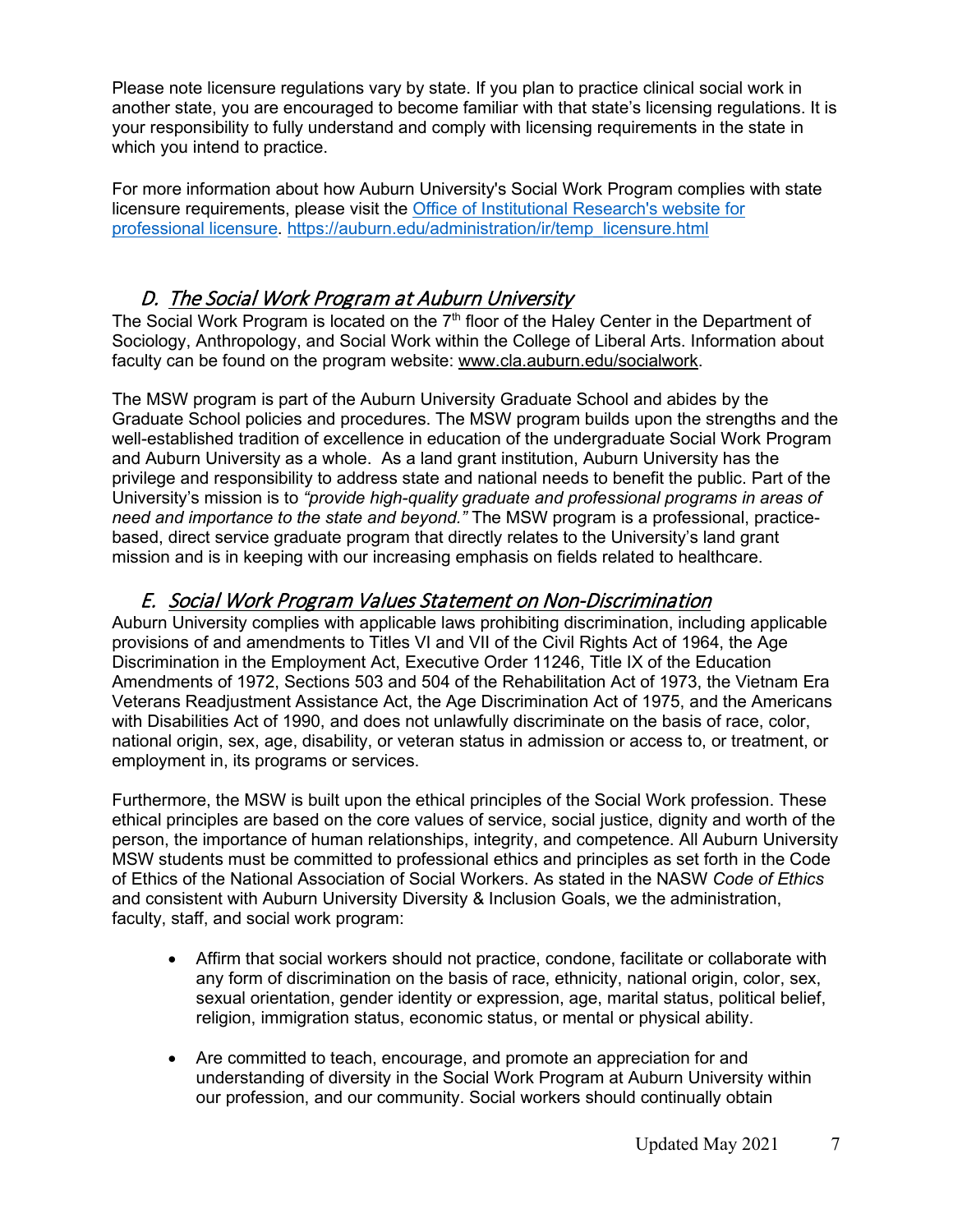education about and seek to understand the nature and intersection of social diversity and oppression.

## F. ADA Awareness Statement

The AU MSW program endorses the University policy regarding students with disabilities:

## [https://sites.auburn.edu/admin/universitypolicies/Policies/ADAAccommodationsPolicy.pdf.](https://sites.auburn.edu/admin/universitypolicies/Policies/ADAAccommodationsPolicy.pdf)

The AU MSW program will provide accessible programs, services and activities and reasonable accommodations for any student with a documented disability as defined by Section 504 of the Rehabilitation Act of 1973, as amended, and by the Americans with Disabilities Act (ADA) of 1990. Any otherwise qualified student with a protected disability who requests a reasonable accommodation(s) must notify the Office of Accessibility, 1228 Haley Center. Contact 844-2096 for information or e-mail [accessibility@auburn.edu.](mailto:accessibility@auburn.edu) The MSW Program, in close consultation with the Office of Accessibility, will review academic performance criteria in light of individual student circumstances to determine issues of appropriate accommodation.

## G. Information about Auburn University

Auburn University, located in Auburn, Alabama was established in 1856 as the East Alabama Male College. In 1872, under the Morrill Act, the school became the first land-grant college in the South and was renamed the Agricultural and Mechanical College of Alabama. In 1899 the name again was changed, to the Alabama Polytechnic Institute. Finally, in 1960 the name of the school was changed to Auburn University, a title more in keeping with its location, and expressing the varied academic programs and larger curriculum of a major university. With a current enrollment of more than 29,000 (graduate and undergraduate students), Auburn University has 15 colleges or schools and approximately 140 majors.

## **University Mission & Vision**

Auburn University's vision is to "emerge as one of the nation's preeminent comprehensive landgrant universities in the 21st century." Auburn University's mission is defined by its land-grant traditions of service and access. "The University will serve the citizens of the State through its instructional, research and outreach programs and prepare Alabamians to respond successfully to the challenges of a global economy. The University will provide traditional and non-traditional students broad access to the institution's educational resources. In the delivery of educational programs on campus and beyond, the University will draw heavily upon the new instructional and outreach technologies available in the emerging information age." Please visit the website to read the full versions of the university vision and mission.

<http://www.auburn.edu/main/welcome/visionandmission.html>

## H. Academic Honesty

Auburn University views academic honesty as critical to academic integrity and an important part of the educational process. In order for students to acquire the knowledge and skills necessary to perform in their career fields upon graduation from Auburn University, it is important that each student complete his or her own work. Because Academic dishonesty is treated as a serious issue, a website has been created to give the students information and resources to avoid academic dishonesty. To access this website, visit the following link:

## <http://www.auburn.edu/academic/provost/academicHonesty.html>

Examples of academic dishonesty are as follows:

- Plagiarism using the words or ideas of another as if they were one's own without giving the author or creator credit through proper documentation or recognition.
- Signing the attendance roster for a classmate
- Using unauthorized sources in preparation of your work.
- Copying from another student's exam, paper, or assignment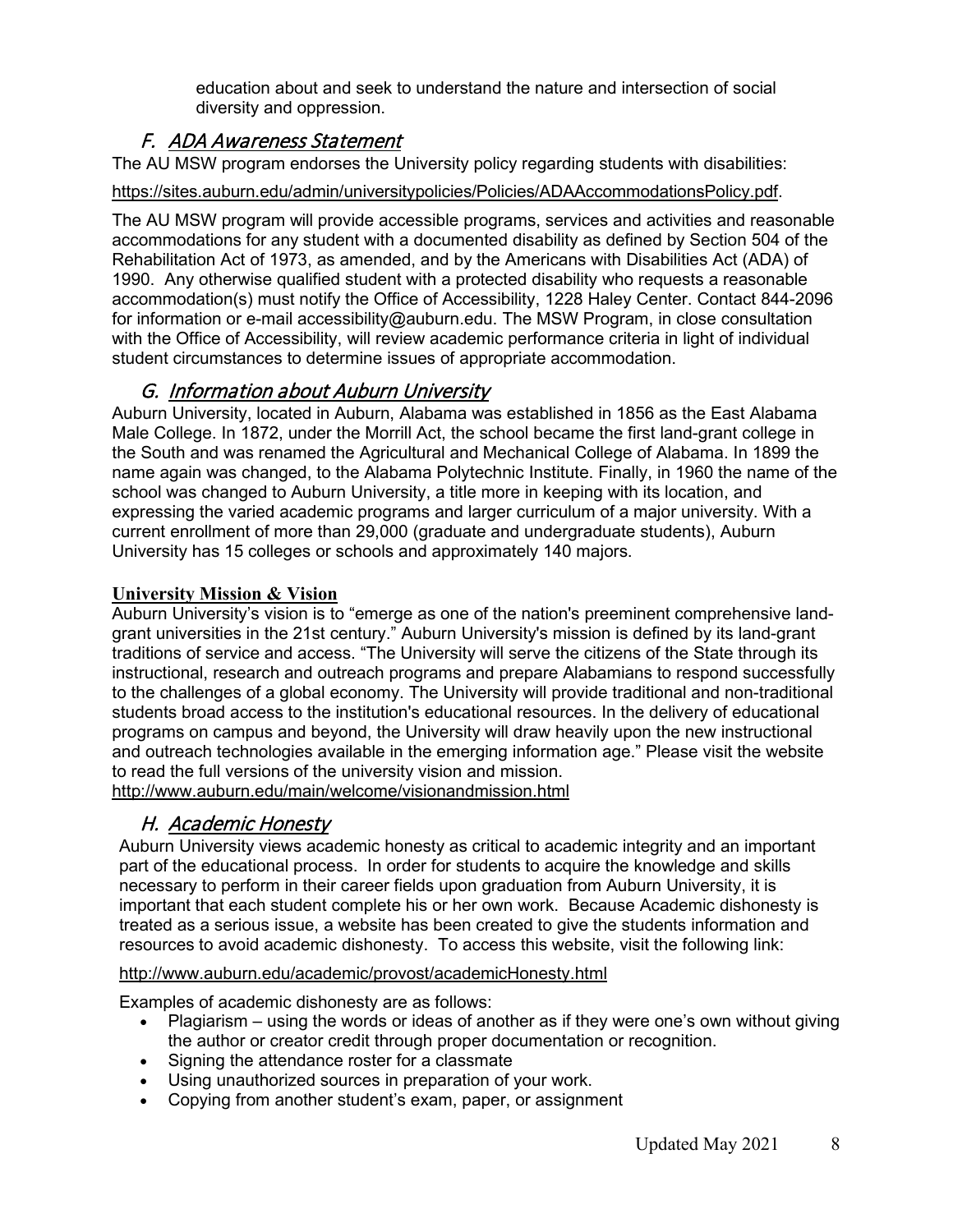- Use of materials not authorized during a test; e.g., notes, textbook, etc.
- Submitting a paper, report, examination, or any class assignment which has been altered or corrected, in part or in whole, for reevaluation or re-grading without the consent of the instructor
- Serving as or enlisting the assistance of another as a substitute in the taking of examinations
- Enlisting the assistance of another to write a paper or writing a paper for someone.
- Altering or misusing a document for academic purposes. This would include university forms and doctor's excuses.
- Selling, giving, lending, or otherwise furnishing to any other person any material (homework assignments, tests, etc.), whether electronically or otherwise which can be shown to contain the questions or answers to any examination scheduled to be given at some subsequent date in any course of study, excluding questions and answers from tests previously administered and returned to a student by the instructor.
- Altering or attempting to alter an assigned grade on any official Auburn University record.
- An instructor may delineate other actions he or she considers a violation of the Code in a written course syllabus.

If you are found to be in violation of the Academic Honesty Code, you will be reported to the University Academic Honesty Committee.

# **Section II: MSW Program Information**

## I. Mission Statement, Program Goals and Educational Competencies

### *MSW Program Mission:*

The Auburn University MSW Program mission is to make a positive impact on the health care needs and social problems unique to Alabama's citizens, by preparing students for specialized social work practice with diverse populations through the establishment and maintenance of community partnerships, and development and implementation of research techniques and evaluative strategies.

## *MSW Program Goals:*

- 1. To prepare a diverse student population for advanced clinical social work practice that adheres to professional social work values and ethics and focuses in the areas of health and mental health with a special emphasis on health disparities.
- 2. To advance student knowledge of the multiple dimensions of diversity and provide advanced clinical training with diverse individuals, families, groups, and communities that has a practical and positive impact on the lives of the people of the state of Alabama and our region.
- 3. To develop critical thinking skills utilized to evaluate, integrate, and implement empirical research and evidence-informed interventions to enhance advanced clinical social work practice.
- 4. To promote policies and community partnerships that address and reduce the impact of poverty, oppression and health disparities.

The MSW curriculum prepares its graduates for advanced clinical practice through mastery of core competencies and component behaviors (as identified by the Council on Social Work Education). These competencies are comprised of knowledge, values, skills and Cognitive and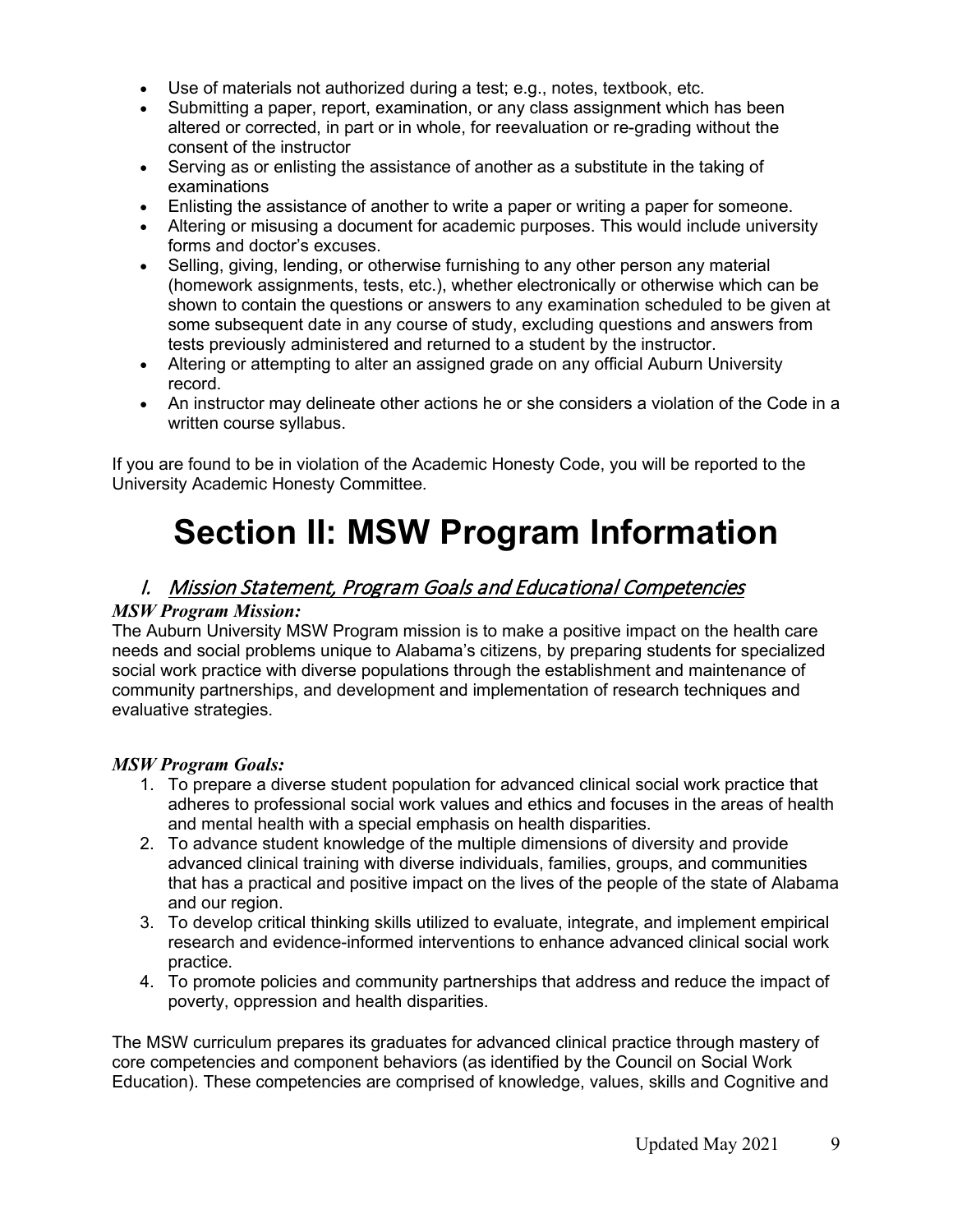affective processes. Students must demonstrate the integration and application of the competencies in practice with individuals, families, groups, organizations, and communities.

### *Educational Competencies and Practice Behaviors:*

The Council on Social Work Education, the accrediting body for Social Work Education utilizes a competency-based educational model for achieving successful student outcomes. Competency-based education is an outcomes-oriented approach to curriculum design. The goal of the outcomes approach is to ensure that students are able to demonstrate the integration and application of 9 competencies and the associated 31 behaviors in practice.

The 9 competencies are:

- 1. Demonstrate Ethical and Professional Behavior
- 2. Engage Diversity and Difference in Practice
- 3. Advance Human Rights and Social, Economic, and Environmental Justice
- 4. Engage in Practice-Informed Research and Research-Informed Practice
- 5. Engage in Policy Practice
- 6. Engage with Individuals, Families, Groups, Organizations, and Communities
- 7. Assess Individuals, Families, Groups, Organizations, and Communities
- 8. Intervene with Individuals, Families, Groups, Organizations, and Communities
- 9. Evaluate Practice with Individuals, Families, Groups, Organizations, and **Communities**

## J. MSW Program Options

## Traditional Program (61 hours)

This program accepts students who meet admissions requirements from across a variety of disciplines, including but not limited to psychology, sociology, and human development and family studies. It can be completed in a full time (5 consecutive semesters) or part time format (9 consecutive semesters). Two field experiences are required; first a generalist placement with 432 field hours, and a second clinical placement with 512 hours. Students build on their undergraduate degree during the generalist year - the first year of graduate study. The generalist year consists of curriculum that covers the professional body of knowledge, values, skills and cognitive and affective processes required by the social work profession. The second year of the curriculum focuses on the advanced clinical social work courses. Course descriptions and example plans of study can be found at the end of this document.

## Advanced Standing Program (39 hours)

The **Advanced Standing Program** is available to students who have graduated from a Bachelor of Social Work program accredited by the Council on Social Work Education (CSWE). It is comprised of 39 credit hours completed in a part-time or full-time format. Eligible students must also have a B average or better in social work courses with no more than one C in professional social work courses, and grades of B or better in all field education courses. Course descriptions and sample plans of study can be found at the end of this document.

## K. Field Instruction

MSW field experiences are a critical component of preparing students to become competent and principled advanced social work professionals. Internships provide students with the opportunity to integrate and apply knowledge, values, skills and cognitive and affective processes essential to social work in an increasingly diverse world. Students must have a 3.0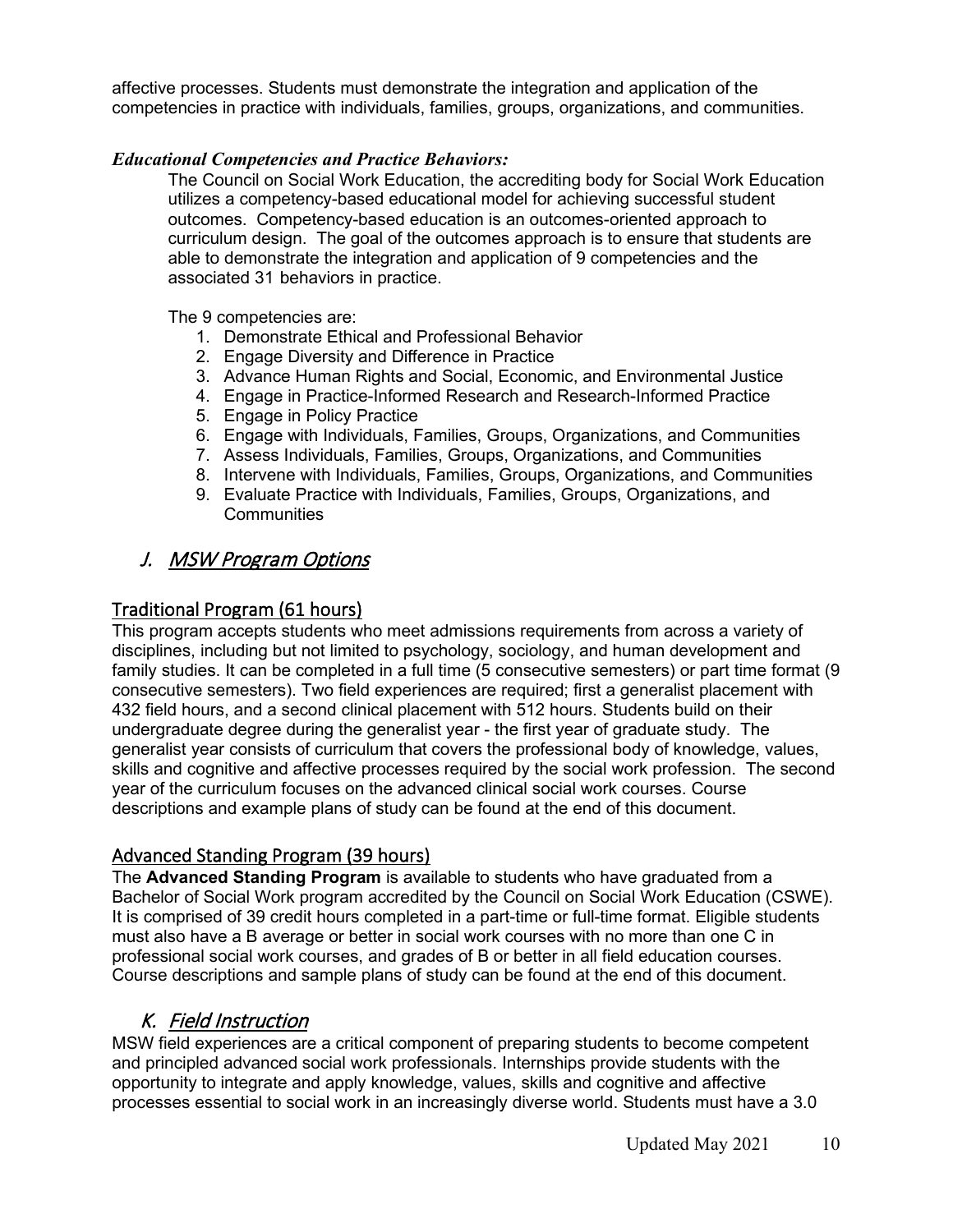GPA, have successfully completed all prior course work and have a satisfactory evaluation of Field Readiness to enter field placement. No student with an active PIP will be allowed to enter field placement. Internships are typically weekdays between 8:00am and 5:00pm. All students are expected to modify their schedule to meet this program requirement.

Students in the **Traditional Program** are required to complete 2 field experiences: First Year Generalist Placement (432 hours) and Second Year Advanced Clinical Placement (512 hours). After MSW students complete an extensive, individualized Field Application and interview with a field faculty member, students are guided to an available placement which best reflects their strengths, needs, interests and professional goals. See the MSW Field Manual for details about the field instruction process.

**Advanced Standing** students are required to complete one field placement (512 hours), the Advanced Clinical Placement. This field experience focuses on the development of advanced social work practice skills. It is expected that all Advanced Standing students will have successfully completed a generalist field placement (400 hours minimum) in a Bachelors of Social Work program prior to acceptance.

## 1. First Year Generalist Placement

The first generalist field placement (SOWO 7920) provides generalist year students with educationally-directed practice experience under the direct supervision of an approved MSW field instructor. This field experience is 432 hours and builds upon the knowledge and skills developed during the first semester of the generalist year. It focuses on the acquisition and development of generalist practice skills using a strengths perspective while providing opportunities for the application and integration of classroom concepts and principles for the development of core skills in social work practice. This field experience is completed in a fulltime, block format, during one full semester.

## 2. Second Year Advanced Clinical Placement

The Advanced Clinical field placement (SOWO 7930; SOWO 7940; SOWO 7960) provides students with the opportunity to engage in advanced clinical practice with diverse populations under the direction and supervision of agency-based MSW field instructors. This clinical practice field experience prepares students for effective advanced social work practice through the completion of 512 hours focusing on the integration of classroom knowledge and skills with professional ethical practice. Students in the Full time **Traditional Program** complete this field placement in a full-time format during their final semester while **the part time and Advanced Standing** students complete it over two semesters.

## 3. Integrative Field Seminar

Taken in connection with the Advanced Clinical Internship is the Integrative Seminar (SOWO 7950). This course integrates theoretical models and concepts with practice gained in the advanced clinical field placement. The seminar utilizes an ecosystems perspective, focusing on the dynamic interaction between individuals, families, communities, organizations, and other social systems. The students will focus on the social worker's role in responding effectively to the challenges of working with and within these systems. Students will also explore their own personal views related to ethical social work practice. Opportunities are provided for case presentation, discussion and peer consultation.

## L. Life Experiences

Life experiences and/or previous work experience cannot substitute for either of the field placements or other MSW curriculum courses. While these experiences often prove to be instrumental in the student's choice of social work as a career and can enhance the student's education, they will not be able to count towards course credit.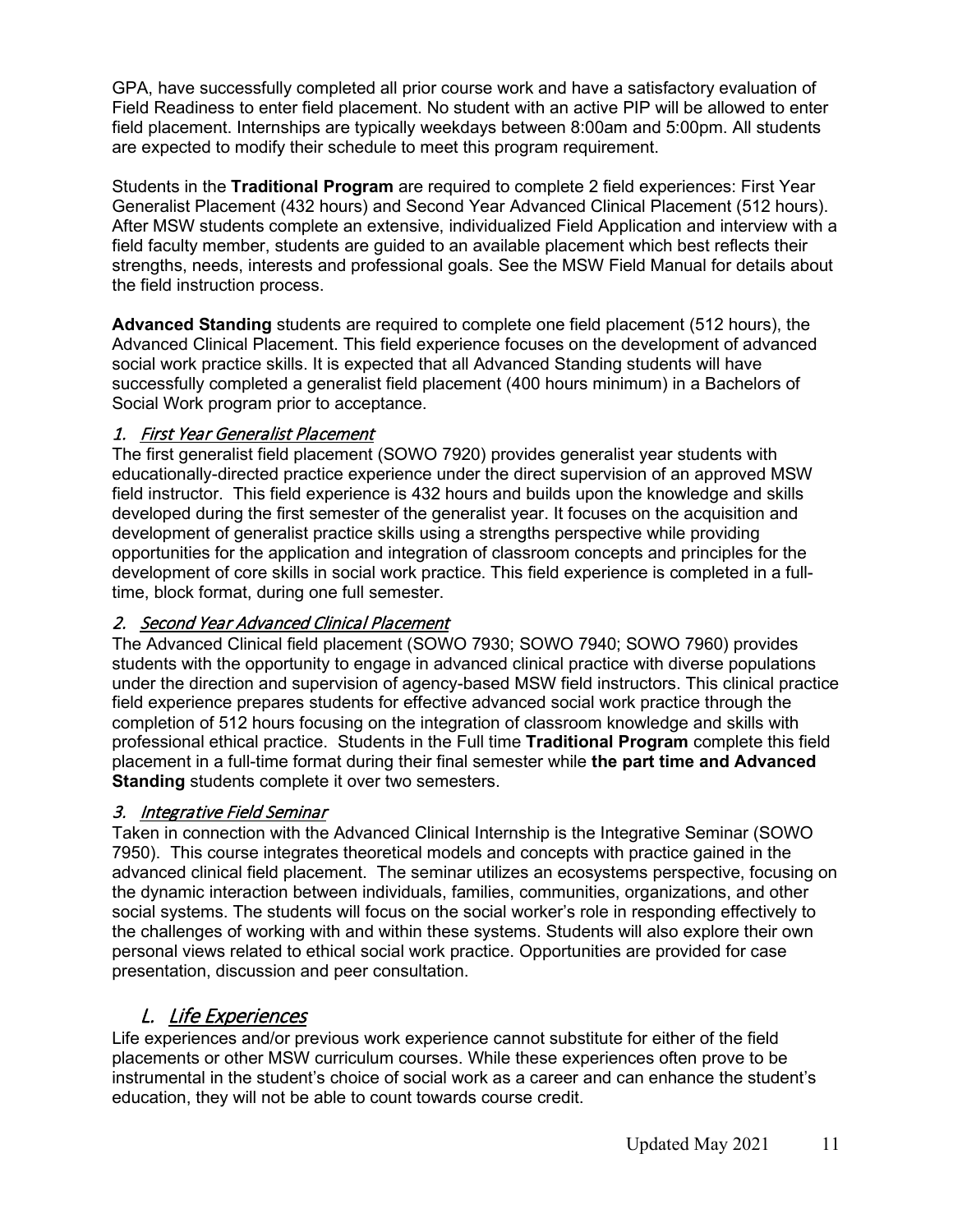## M. Faculty Advising

Full-time social work faculty serve as advisors. Advisors will be assigned at the time of admission. The advisor serves to assist the student with negotiating the University system, to monitor progress in the program, discuss job opportunities and/or other issues deemed appropriate. It is suggested that students meet with their social work advisor each semester.

## N. Graduation Requirements

Specific deadlines are published by the graduate school for each semester. It is the student's responsibility to know these dates and submit the needed forms/paperwork on time. Late forms/paperwork may result in delayed graduation. Students must have a minimum 3.0 GPA to graduate.

All students in the Graduate Program must complete a Committee Selection Form no later than one term before graduation. Students must Apply for Graduation one term before graduation. The [Graduation Application](https://auaccess.auburn.edu/web/auaccess-home/my-academics) can be found under AU Access, on My Academics. These are Auburn University **requirements** for graduation. Check your progress at: http://graduate.auburn.edu/current-students/graduation/ .

All graduate work toward a graduate degree must be completed within a period of six calendar years.

## O. Graduate Assistantships

Social Work Graduate students can apply for available Graduate Assistantships through the University's Graduate School online application system. All Master of Social Work assistantships are competitive. The MSW graduate admissions committee will review all applications and make appointment recommendations to the Department Chair. Graduate Assistantships are appointed for 9 months with a renewal possibility for summer sessions depending on program need, funding availability, and student schedule.

## P. Student Support Services & Activities

Please see the Graduate School website for more information about graduate student support services.

## Office of Inclusion and Diversity

## <https://cws.auburn.edu/diversity>

Auburn University and the Social Work program recognizes and values the educational benefits of a diverse campus community. The office of Inclusion and Diversity provides professional services, assistance, support, leadership, and guidance to students, faculty, staff, and groups associated with the Program. Mentors are available to counsel and advise, advocate for and support minority students and other under-represented groups on campus. Call 844-4184 or visit the website.

## The Miller Writing Center

<http://wp.auburn.edu/writing/writing-center/>

The Miller Writing Center offers free, one-on-one consultation for all writers at Auburn University. Their highly trained staff of peer tutors will help students with any kind of writing, for class or otherwise, at any stage in the writing process. Visit the main location on the 2<sup>nd</sup> floor of the library or one of the satellite locations across campus (see website).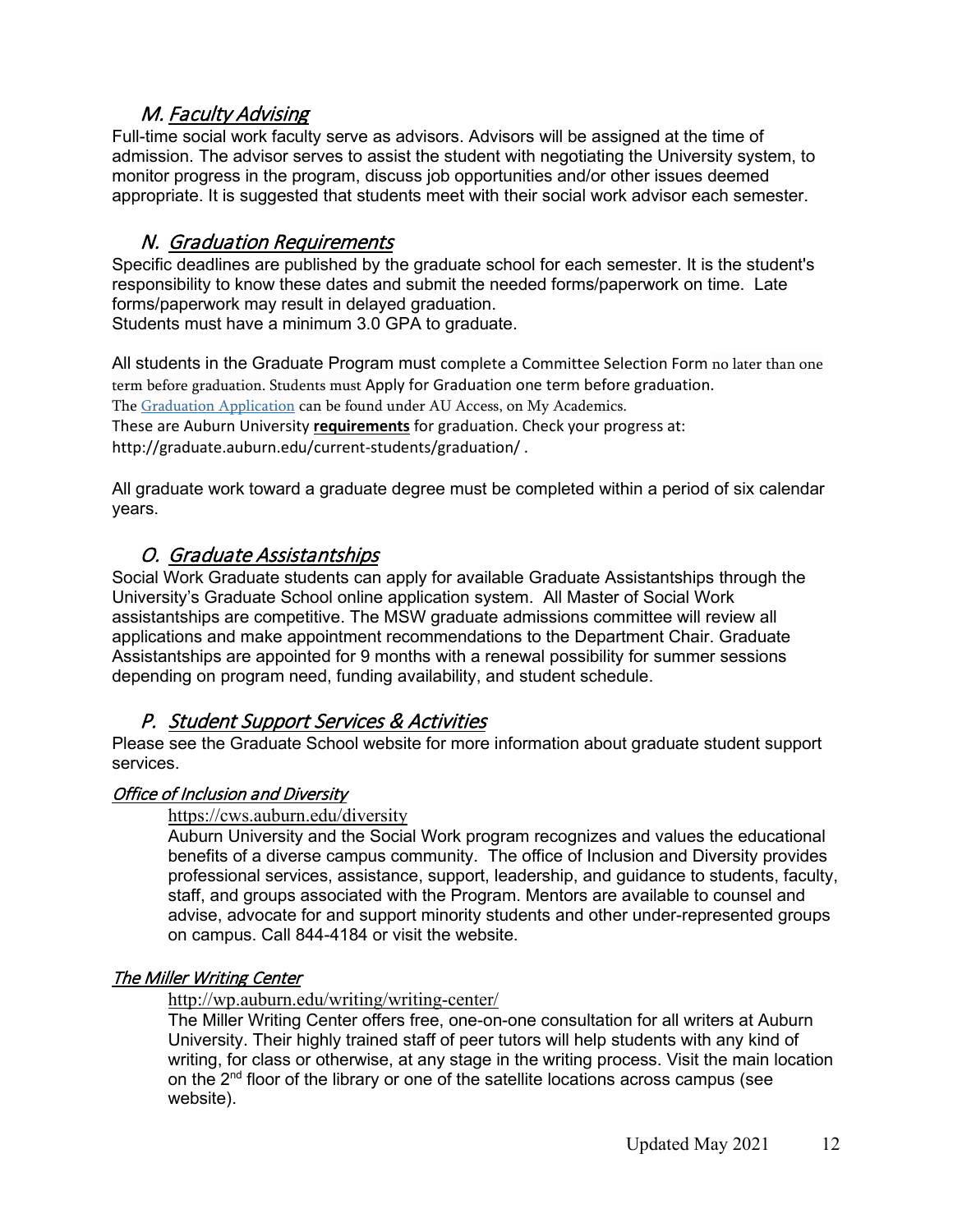## Expressions of a BraveHeart Fine Arts Program (BraveHearts)

### <http://www.cla.auburn.edu/braveheart/>

The Social Work Program faculty, students and volunteers provide art, music, and dance activities for teens with moderate to severe special needs twice a month at the Opelika Sportsplex. Student volunteers are trained to provide support and encouragement and to help develop talents and confidence in the teens. For more information contact Angie Burque at [burquad@auburn.edu](mailto:burquad@auburn.edu) or see her in Haley 7016.

## BraveHearts Center for Place and Purpose (BCPP)

### <http://www.cla.auburn.edu/cpp/>

BCPP is a comprehensive post-high school health and wellness program that supports and enhances social skills, cognitive skills, self-esteem, creativity, and work skills for young adults with developmental disabilities facing moderate to severe life challenges and their families. It is designed to provide a daily structured routine that cultivates mind, body, and spirit through an inclusion focused partnership of university, faith, and general communities. For more information about Volunteering or possible Internships contact Angie Burque at [burquad@auburn.edu](mailto:burquad@auburn.edu) or see her in Haley 7016.

## Auburn Association of Student Social Workers (AASSW), aka The Social Work Club

The Student Government Association charters the Social Work Club. Its purpose and our mission are to provide fellowship, education, and service to students, the university, and community. The Social Work Club meets monthly and participates in service projects each semester. Membership is open to all students. Membership dues and fund raisers assist in performing service projects, hosting speakers, and purchasing club Tshirts. The Social Work Club appoints an officer to participate in bi-weekly faculty meetings as the student representative and stakeholders in the AU Social Work Program.

## Social Media Facebook-Auburn SOWO

The Social Work Program has both a Facebook page and a Twitter handle. Find our page and like us on Facebook, Auburn University Social Work Program, and follow us on Twitter@AUsocialwork. Program announcements and upcoming events are shared on the Facebook & Twitter page. Students can also network with current social work students and social work graduates through the Facebook page.

## Professional Organizations

Many professional organizations are available that may offer reduced membership rates for graduate students. Graduate students are encouraged to become an active member of organizations of their choice. Some organizations that students might consider are:

- NASW national chapter
- NASW AL Chapter
- Council on Social Work Education
- National Association of Black Social Workers

Visit<https://socialworklicensure.org/resources/social-work-organizations/> for a more complete list of professional organizations.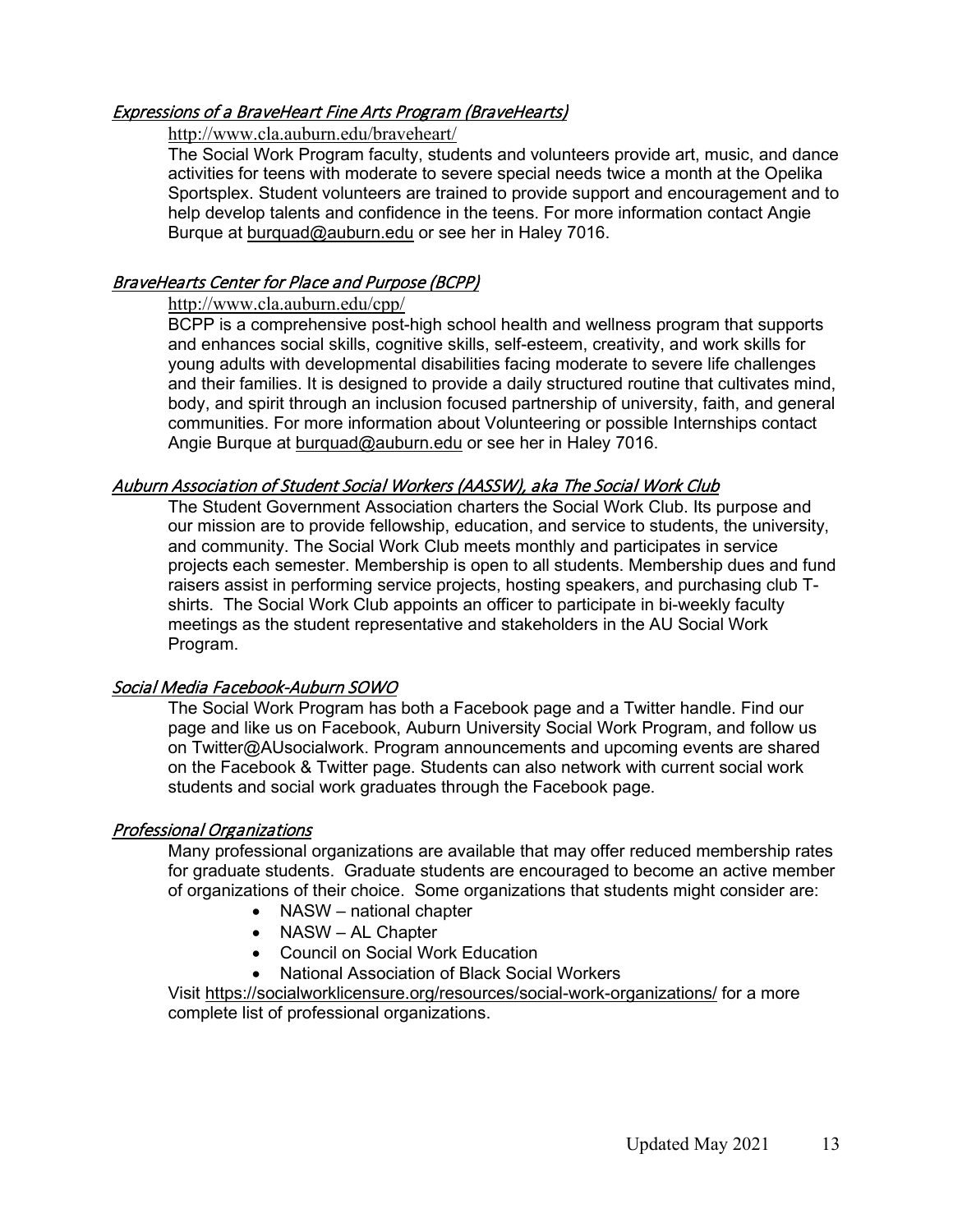# **Section III: MSW Program Policies**

## Q. Admissions Policy & Requirements

The MSW admissions process is designed to result in an educational atmosphere most conducive to the development of advanced clinical professional and ethical social work practitioners. The intention is to ensure inclusion of students who not only have potential for academic achievement but who also exhibit behaviors and attitudes congruent with the core values of the social work profession.

The MSW program is committed to the promotion of inclusion and diversity in the learning environment and beyond. We aim to create a learning environment and greater community that promotes and understands diversity as the intersectionality of multiple factors including but not limited to age, class, color, culture, disability and ability, ethnicity, gender, gender identity and expression, immigration status, marital status, political ideology, race, religion/spirituality, sexual orientation, and tribal sovereign status. Our program is committed to the recruitment and admission of students who expand this diversity.

The admissions requirements for the MSW program are established by the Admissions Committee, and are consistent with the Auburn University Graduate School (see the graduate school website<http://graduate.auburn.edu/prospective-students/> ).

#### **To be considered for admission to the MSW program, the student must meet the following requirements.**

Students must have:

- 1. A bachelor's degree from a regionally-accredited institution.
- 2. A GPA of 3.0 based on a 4.0 scale overall or a 3.0 average for the last 60 semester hours of coursework in a degree program. (*Students with less than 3.0 must take the Graduate Record Exam to be considered for admission).*
- **3.** Three letters of recommendation from professional sources. These need to address professional behaviors and Social Work specific Admission Information. Please choose online option in Apply Yourself.
- 4. A current Resume or CV.
- 5. All transcripts of undergraduate and any graduate credits from each school previously attended received by the Graduate School, 106 Hargis Hall, Auburn University, 36849.
- 6. A completed Auburn University Graduate School Application.
- 7. A personal statement. The personal statement should be 4-5 typed, double-spaced pages and address the 4 items below. The content, critical thinking, and writing style will provide important information about the student's understanding of the goals and values of the social work profession and the student's ability to engage in graduate level education:
	- Motivation for social service and/or social change, interest in a social work education and career in the profession. Explain why you want to pursue professional social work education and your reasons for applying to Auburn University. Address your social work interests and career goals.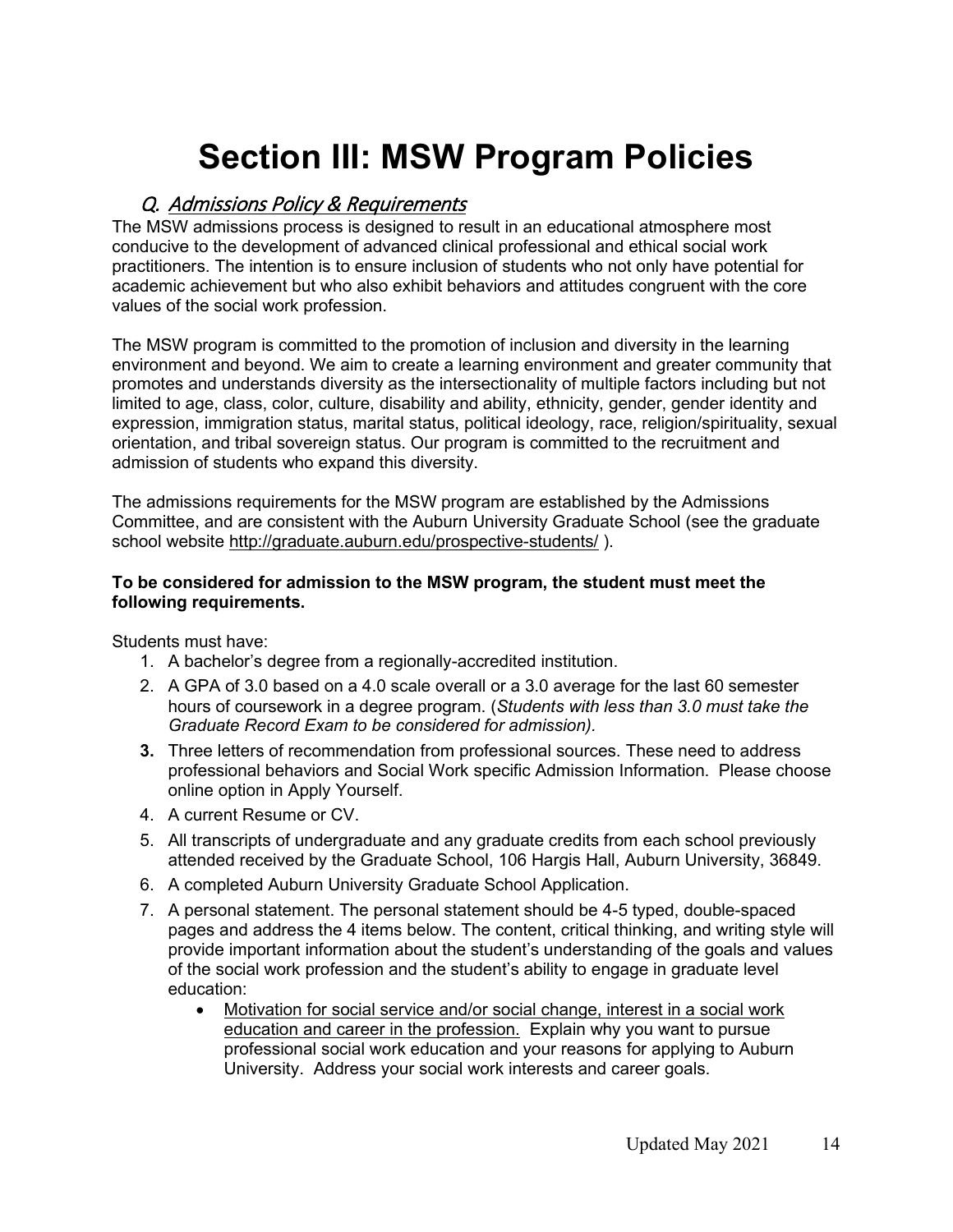- Capacity for professional social work education. Comment on the nature and circumstance of any strengths and/or problems that might enhance or limit your study.
- Professional ethics statement. Utilizing the National Association of Social Workers (NASW) *Code of Ethics* discuss how your personal values and beliefs are or are not compatible with the professional standards. How will you reconcile any conflicts between your personal values and the requirements of the profession?
- Social Concern Analytical Essay. Concisely describe what you consider to be a major social problem. Address the following areas in your essay:
	- $\circ$  Key societal and other factors that contribute to the problem  $\circ$  Plausible strategies to solve the problem, including leadersh
	- Plausible strategies to solve the problem, including leadership roles that you might use
	- o Challenges, including ethical dilemmas, which might arise in seeking to solve the problem
	- o If relevant, personal experiences that have contributed to your interest in this social problem

#### **Advanced Standing Students:**

Students who have earned a Bachelor's degree in Social Work from a CSWE accredited program, programs recognized through CSWE's International Social Work Degree Recognition and Evaluation Service, or programs covered under a memorandum of understanding with international social work accreditors may be eligible for the Advanced Standing MSW program. To be considered for the Advanced Standing program, the prospective student must have all of the general requirements listed above and a 3.0 average or better in all undergraduate social work courses. *A complete copy of the students' final field evaluation or a recommendation from the Bachelor's Level Field Instructor is also required.*

#### **Application Procedure:**

MSW applicants can now apply to the Auburn University Graduate School using the online application process Apply Yourself:<http://graduate.auburn.edu/prospective-students/>

#### **International Students:**

TOEFL - Written and oral communication is extremely important to academic success and clinical proficiency. The MSW Program reserves the right to require evidence of written and oral proficiency. International students whose first language is not English or who has obtained a degree from outside of the United States must present a TOEFL score of 600, a score of 250 on the computer-based test (CBT), or a score of 100 on the internet-based test (IBT).

## R. Admission Dates & Review

Applications are due depending on when students want to begin the program.

- Fall start application are due May 1<sup>st.</sup> (early decision is March 1<sup>st</sup>)
- Spring start applications are due November  $1<sup>st</sup>$ . (early decision is September  $1<sup>st</sup>$ )
- Summer start applications are due February 1<sup>st</sup> (Advanced Standing only). (early decision is December 1st)

To receive priority consideration for admissions and awards, students should apply to the early deadlines.

The MSW Admissions Committee, comprised of the MSW Director, Assistant Field Director, and two MSW faculty, meet to review student applications for admission to the MSW program. Only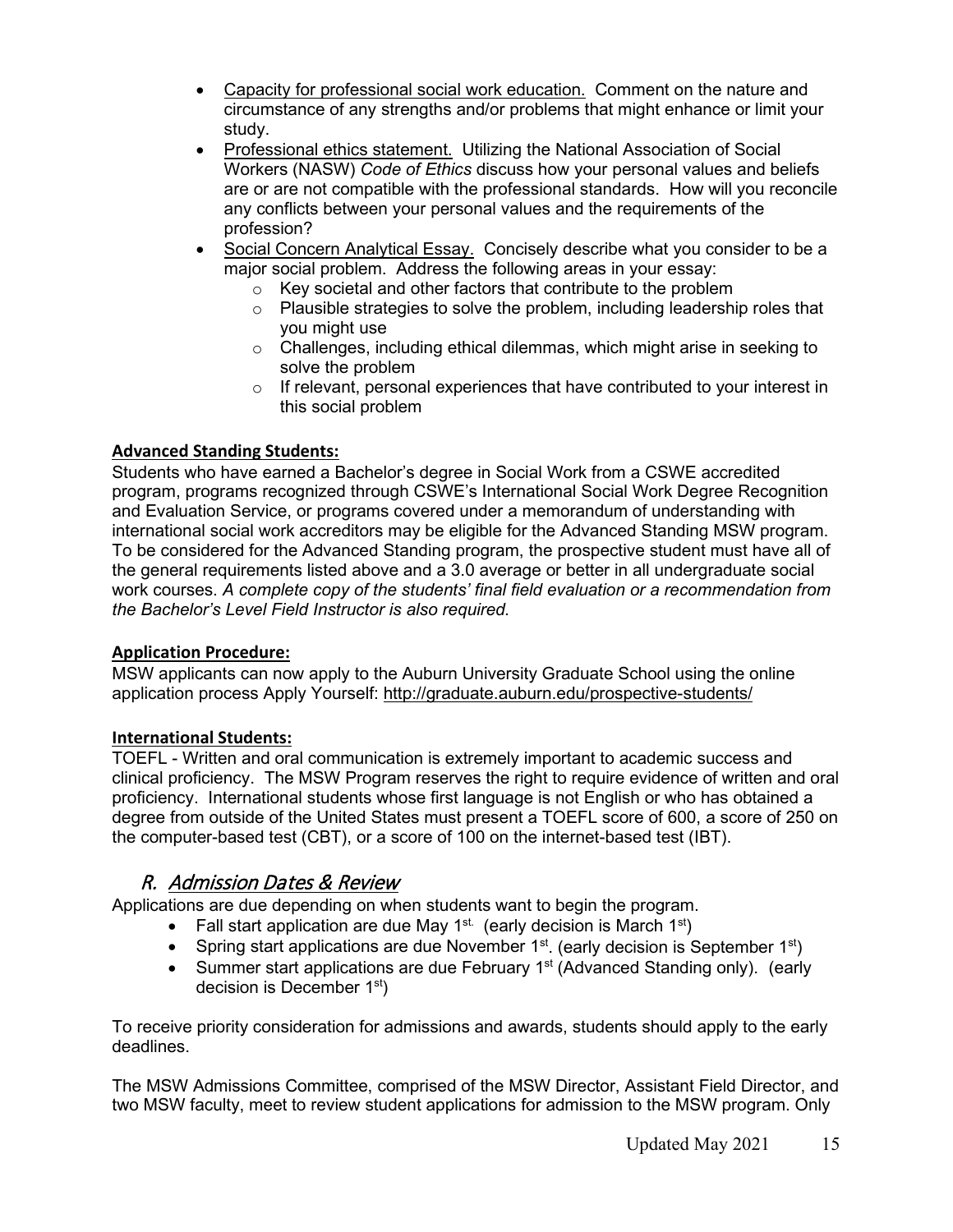complete applications will be considered. Applicants will be assessed on potential academic achievement, social service experience, personal strengths, references, test scores, and commitment to the profession. Applications are usually processed within six weeks of the application deadline. Students are notified by the MSW program and by the Auburn University Graduate School in writing of admissions decisions.

## S. Admission Decisions

The Admissions Committee may take any of the following actions regarding a completed application for admission: (a) acceptance into the program, (b) conditional acceptance, or (c) denial of admission. Acceptance into the program generally means the student has presented evidence of meeting requirements for admission to the MSW Program. Students are provided written notice of the Admissions Committee's actions.

Conditional acceptance may be for academic or non-academic reasons. In the case of conditional acceptance, specific conditions which must be met before the student can be fully admitted to the program are provided. Students admitted conditionally to the graduate program will remain in conditional status until they have satisfied the specific conditions outlined in their admissions letter.

In the event a student is denied admission to the Auburn University MSW program, the student has the right to appeal the decision by contacting the Graduate School. Re-application for admission to the program is possible unless the student has been previously terminated from the program. When re-application is possible, the student is notified in writing of that possibility. Those denied admissions are not guaranteed readmission after appeal.

## T. Prior Charges or Convictions:

Students considering earning an MSW degree in social work who have been charged with or convicted of a misdemeanor or felony should be aware of the following:

- 1. Agencies and organizations that provide Field Instruction placements for social work students may require a criminal background check prior to agreeing to provide Field Instruction.
- 2. Agencies employing social workers may also require criminal background checks prior to hiring employees.
- 3. Alabama and most other state licensure laws for social workers inquire if the applicant has been charged with or convicted of a misdemeanor or a felony prior to allowing the applicant to sit for the licensure examination.

## U. Returning Student Policy

All Auburn University Graduate Students must be continuously enrolled. Students who leave the Auburn University MSW program before completing requirements must follow the Auburn University Graduate School policy. Readmission will only be considered if the student will be able to complete all MSW degree requirements within six years as required by Auburn University (See the Auburn University Bulletin, Student eHandbook)

## V. Transfer Students

The MSW Program accepts transfer students into the program. These applicants must meet all admission requirements of the Auburn University Graduate School and the MSW program as previously described. Details on the limits and procedure for transferring graduate credit can be found in the Auburn University Graduate Bulletin, Student eHandbook.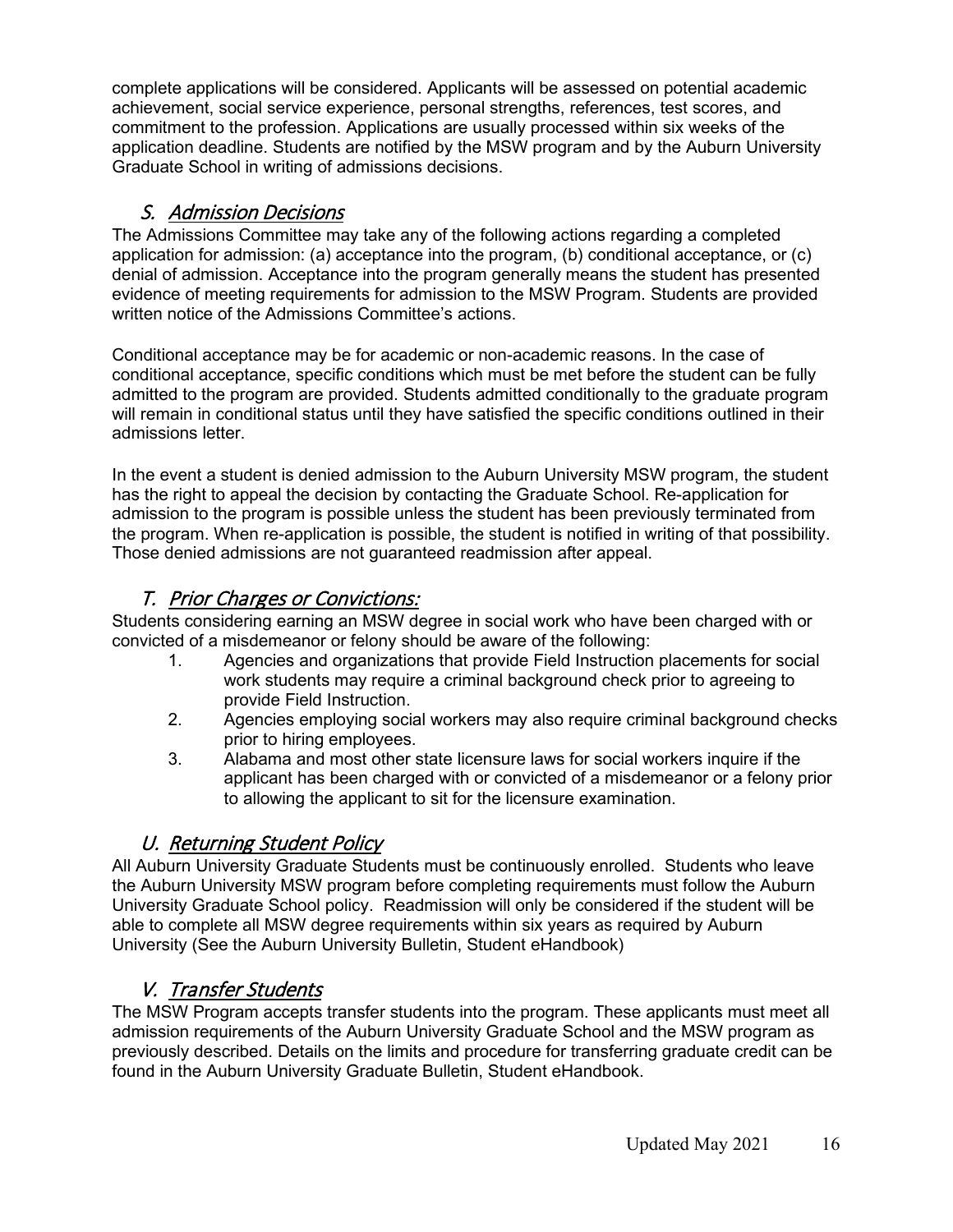## W. Registration & Tuition

All social work courses and their availability can be found through the online registration system. Tuition rates are set by the Auburn University Board of Trustees. Please go to the AU Graduate School Bulletin to see the most up-to-date information on tuition costs at http://www.auburn.edu/bulletin/ under the heading of "Financial Information".

## **MSW Elective Policy**

The MSW program is a professional program with multiple options for social work electives. We encourage all students to take electives within the pre-approved curriculum. MSW students may consider additional interdisciplinary courses to fulfill elective credits, however courses must be approved by the MSW Program Director. Elective course requests should only include courses at the 5000 level or above and be relevant towards enhancing social work competency.

Please note that courses can take two-three weeks to approve, so students must plan in advance if they would like to pursue approval for an elective. Students interested in taking courses not listed on the approved curriculum must follow the below steps:

- 1. Review Auburn University bulletin to browse for courses of interest. Review the course description online to determine relevancy to social work It can also be helpful to review the [9 CSWE competencies](https://www.cswe.org/getattachment/Accreditation/Accreditation-Process/2015-EPAS/2015EPAS_Web_FINAL.pdf.aspx) to help determine relevancy.
- 2. If you're interested in a course outside of the department, contact the course instructor or department to request a copy of the syllabus.
- 3. Please review the syllabus upon receipt and write a one-two paragraph statement of interest that addresses:
	- a. Reason for interest in this course
	- b. How this course appears relevant to social work
	- c. Why this course will enhance your learning in regards to the CSWE competencies
- 4. Please email the syllabus and statement of interest to the MSW Program Director for approval.
- 5. Upon approval from MSW Program Director, you'll register for the course.
- 6. Please follow up with the MSW Program Director to confirm successful registration of course.
- 7. When completing your graduation committee selection paperwork, you will need to note the substitution to the graduate school.

## X. Financial Aid

All applications for financial assistance must be made through the University Financial Aid Office located in 203 Mary Martin Hall. Application forms are available online at [www.auburn.edu/administration/business\\_office/finaid/.](http://www.auburn.edu/administration/business_office/finaid/)

## Y. Communication Policies

## Email

Email (Tigermail) is the official means of communication for graduate students. Course email use will be detailed in specific courses. Questions about the information technology and Tigermail at Auburn can be answered by calling the OIT Help Desk at 334-844-4944.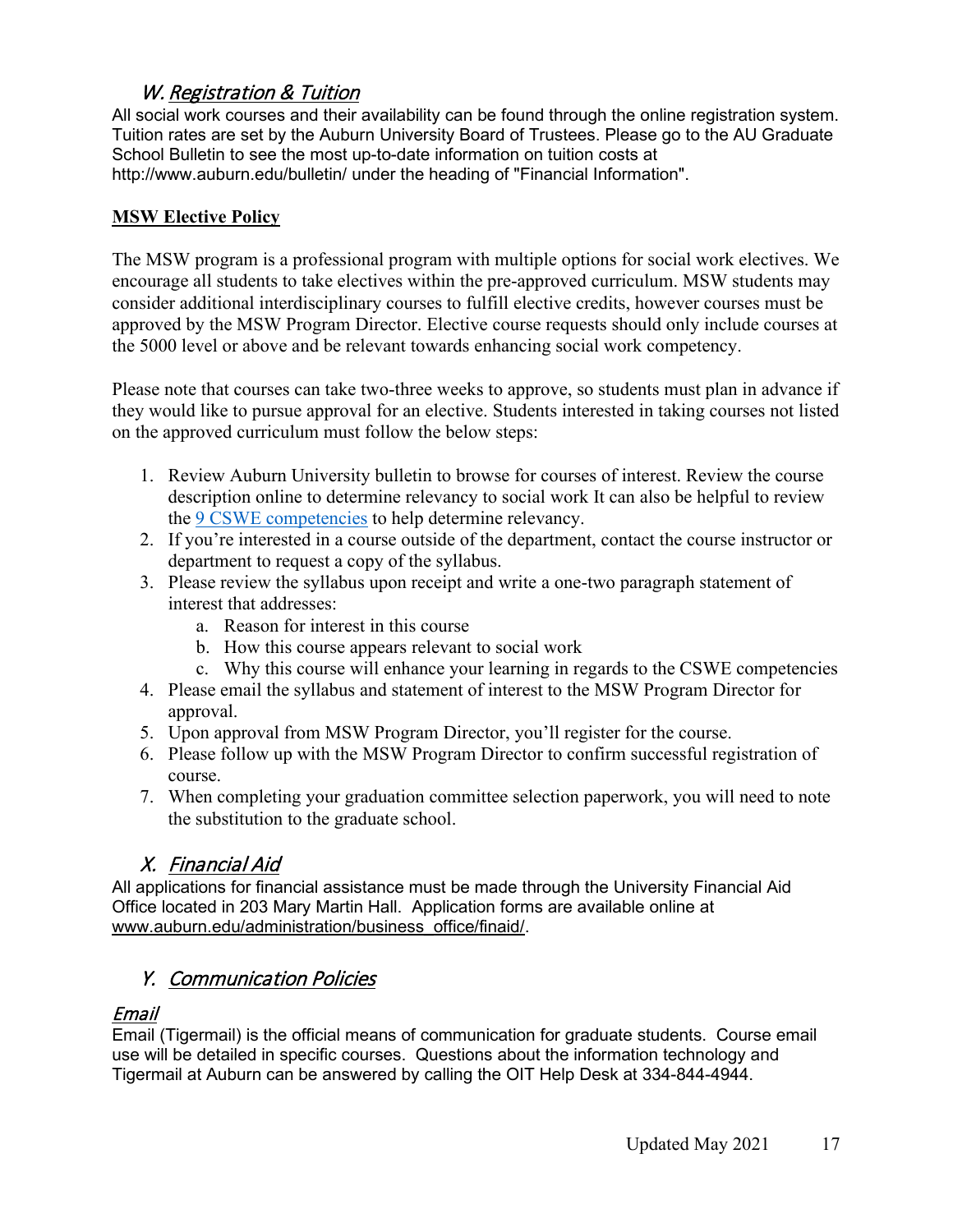## Confidentiality of Classroom and Electronic Communication

Information that is discussed in the classroom or on web-based assignments should be viewed as confidential and not shared with anyone not enrolled in the class.

## Lines of Authority in Communication

If an academic question or problem arises, the student should pursue the matter in the following sequence:

- **a.** Course faculty
- **b.** MSW Program Director
- **c.** Department Chair, Department of Sociology, Anthropology, and Social Work
- **d.** Dean of the Graduate School

If a non-academic question or problem arises, the student should pursue the matter in the following sequence:

- **a.** MSW Program Director
- **b.** Department Chair, Department of Sociology, Anthropology, and Social Work
- **c.** Dean of the Graduate School

## Name and Address Changes

Students whose name, address, and/or phone number changes while enrolled in the Graduate Program should notify the Department Program Specialist and the Registrar's office.

## **Section IV: Policies and Procedures for Review of Student Performance**

Social Work is a professional practice that has different expectations of students than do nonprofessional programs. Social workers traditionally serve vulnerable and/or disadvantaged populations. MSW programs have a responsibility to protect consumers and to ensure that Social Work students are competent to practice at an advanced clinical level and meet professional ethical standards. The Policies and Procedures for Review of Student Performance are linked to the student's ability to become effective, advanced social work professionals, and are provided so that students and faculty can be clear about the expectations and procedures to address academic performance, professional behavior, and ethical conduct. Students are expected to exhibit behaviors that are in compliance with the Auburn University MSW Program's policies, Auburn University's policies and standards, the *NASW Code of Ethics,* and professional ethical standards in the classroom, field placements, and community.

All social work students will be provided with and expected to read the MSW Student Handbook and the National Association of Social Workers (NASW) *Code of Ethics*. Students will then be asked to sign a statement that they have read, are aware of the contents of, have been given a chance to ask questions, and will abide by the documents. The statement will be kept in students' files.

## Z. Program Progression

The goal of the MSW program is to prepare students for advanced, clinical professional social work practice. In order to meet this goal and provide quality professional education to ensure that graduates are able to function in advanced, clinical situations, the MSW Program evaluates the performance of its students in three areas: academic performance, professional behavior,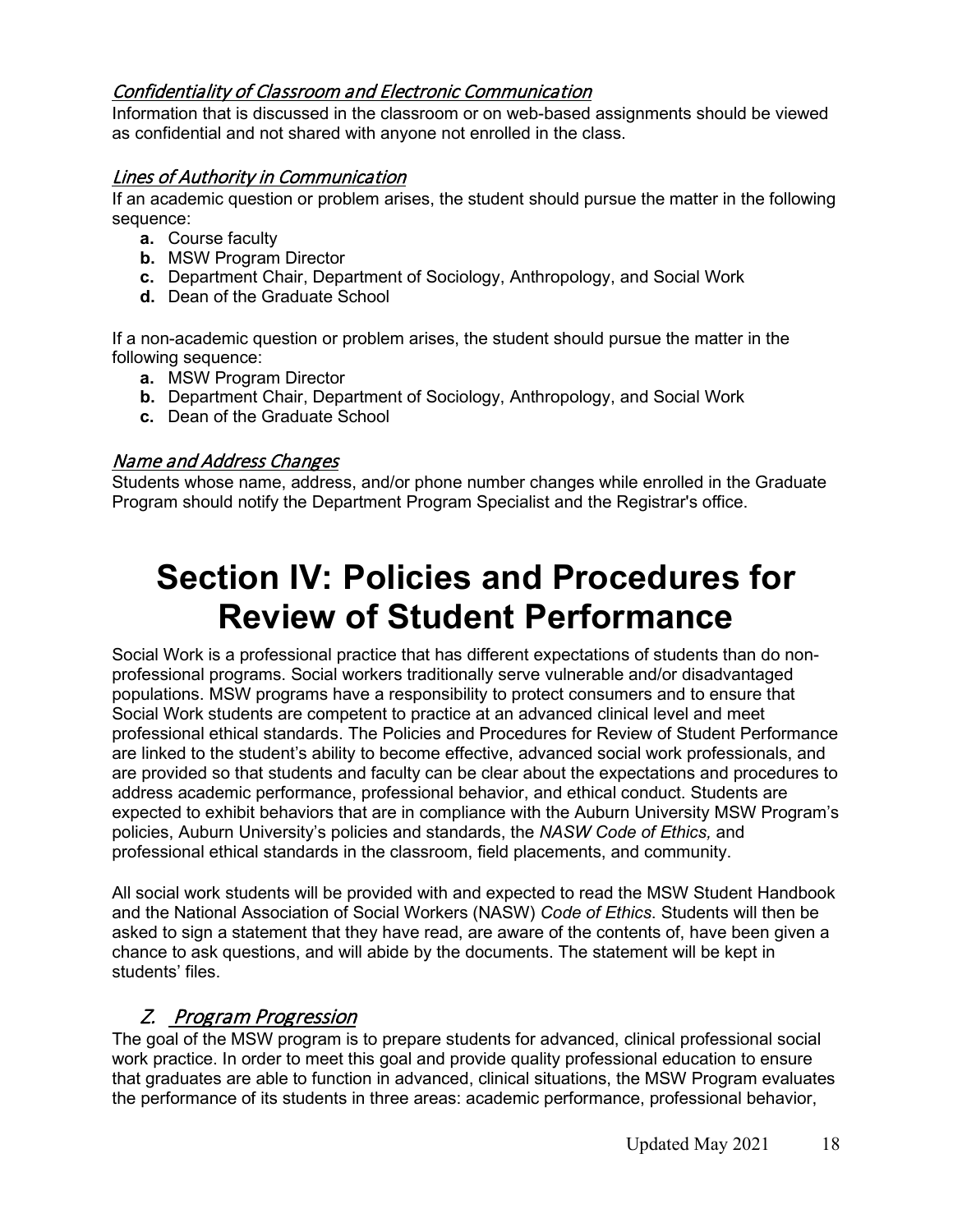and ethical conduct. The program is responsible for determining whether each student has demonstrated the required level of achievement in the outlined areas to sufficiently interact positively with client systems and progress into Field Placements and/or continue in the program.

**Progression is a means by which faculty ensure that each person who graduates with an MSW degree from Auburn University has the adequate skills, knowledge, and judgment to assume responsibilities of an advanced level professional clinical social worker.** Progression of students from one semester to the next is contingent upon satisfactory progress in three areas: academic performance, professional behavior, and ethical conduct each semester. Students are automatically advanced and should consider themselves advanced unless they are otherwise informed. Students must maintain satisfactory progress towards meeting expectations in the following areas: Academic Performance, Professional Behavior, and Ethical Conduct.

#### Academic Performance and Conduct

Graduate students at Auburn University are expected to adhere to established standards of academic integrity, personal conduct, and professional conduct. The primary code of conduct is detailed in the Auburn University Code of Student Conduct Students found in violation of policies defining academic integrity, personal conduct, and professional conduct may be subject to dismissal from the MSW Program and Graduate School.

- In order to be a student in good standing, MSW students must maintain a cumulative GPA of 3.0 in completed courses. Students must be in "Good Standing" to progress in the program of study and graduate. In the event that a student's cumulative GPA drops below 3.0 in completed courses, the student will be placed on academic probation. To be removed from academic probation, a student's cumulative GPA must be at least a 3.0 after the completion of 9 additional credits. If the student is not successful with a "B" in each of the next 9 hours, the student will be dismissed from the program.
- Students are not eligible to enter field placements if their GPA is below 3.0. Degrees will NOT be conferred unless the student has successfully completed all course work and the Cumulative GPA is at least 3.0.
- The following grade scale has been approved by the MSW Program Faculty:
	- A = 90-100 D = 60-69<br>B = 80-89 F = below  $F =$  below 60  $C = 70-79$
- Since all courses may not be offered each semester, course failure could result in not graduating from the program when planned.
- The grade of I (incomplete) is a neutral grade. It is not an alternative to a grade of F, but is intended as a temporary grade to be used when a student who, for reasons satisfactory to the faculty and MSW Program Director, is unable to complete certain identifiable requirements of a course and who cannot be assigned any other grade. The I grade is typically used in situations in which illness or other extenuating circumstances prevent the student from completing course requirements. A grade of I in a course which is a prerequisite for other courses will prevent the student from enrolling in those courses. A grade of I must be removed within the period prescribed by the Auburn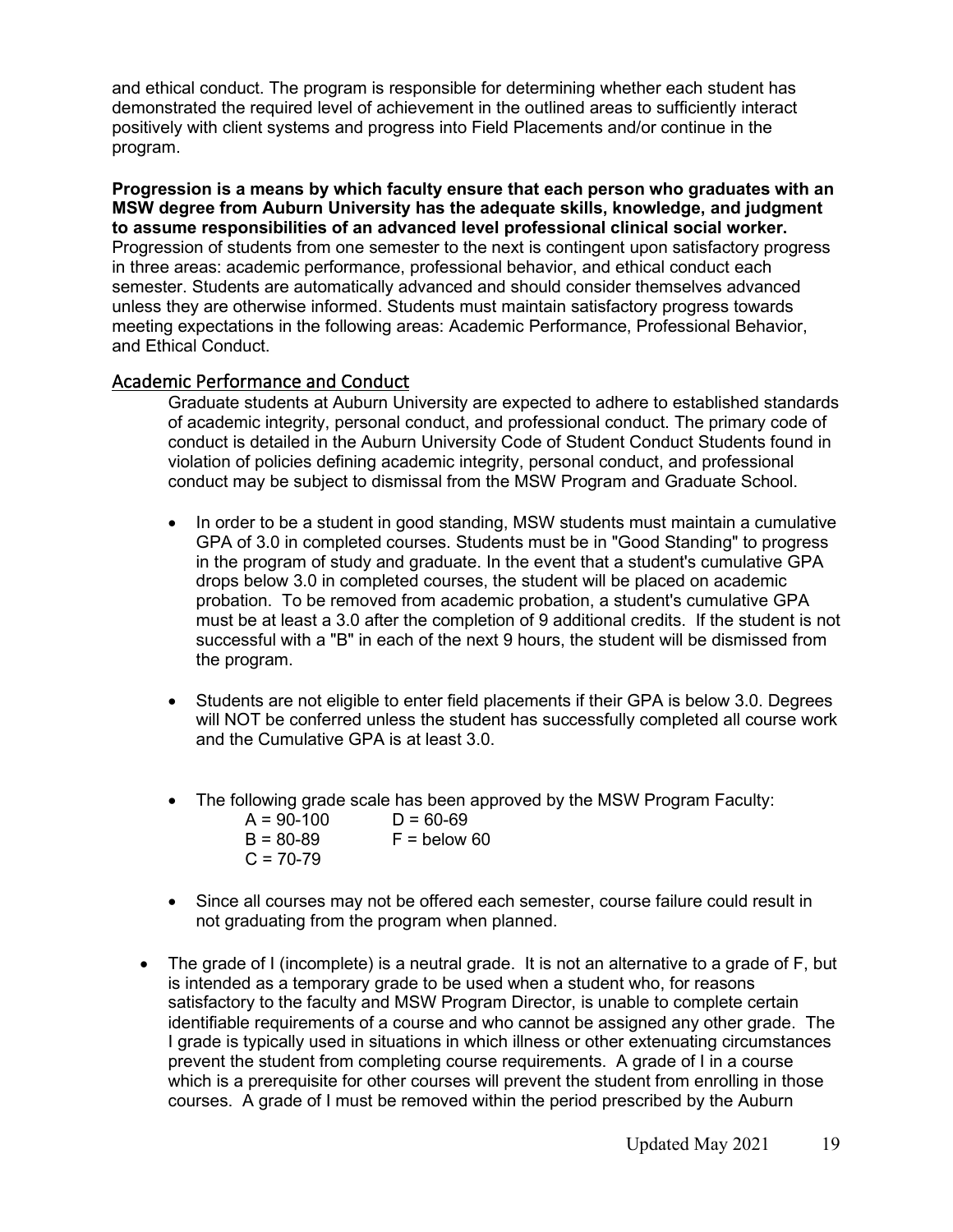Graduate School. This applies regardless of the student's enrollment status. A student not enrolled during the following six months is not exempt from this rule.

- A grade of incomplete makes the student ineligible to progress to the next social work course.
- The grade of AW may be assigned to indicate that a student has been "involuntarily" withdrawn by the institution during the designated semester for a disciplinary issue or inadequate attendance.

Examples of instances in which the grade of AW may be recorded are:

- Disciplinary Violation of the *Code of Ethics* or other professional behavior policies.
- Attendance Absences seriously affecting a student's class are reported by faculty to the MSW Program Director and an administrative withdrawal from the course may be initiated after consultation with the student and the Department Chair.

Guided by the Auburn University Academic Honesty Code, and the MSW Program academic expectations, students are expected to maintain integrity in all areas, academic performance, professional behavior and ethical conduct. Academic Performance and Conduct:

Expectations:

- Receive a grade of B or better in all classes;
- Achieve a passing grade in Field Placements;
- Complete all Field Placement hours during the assigned semester(s);
- Plans and organizes work effectively;
- Turns in assignments that are complete and on time;
- Makes arrangements for special needs in a timely manner and through the appropriate channels;
- Attends class regularly.

Indictors of concern:

- Student receives a grade of less than B in any social work course;
	- Students GPA falls below 3.0
	- Student does not complete field placement hours during the assigned semester;
	- Poor organizational skills;
	- Repeated requests for extensions on assignments and exams;
- Turns in late or incomplete assignments;
- Multiple absences from class or field placement;
- Lying, cheating or plagiarizing.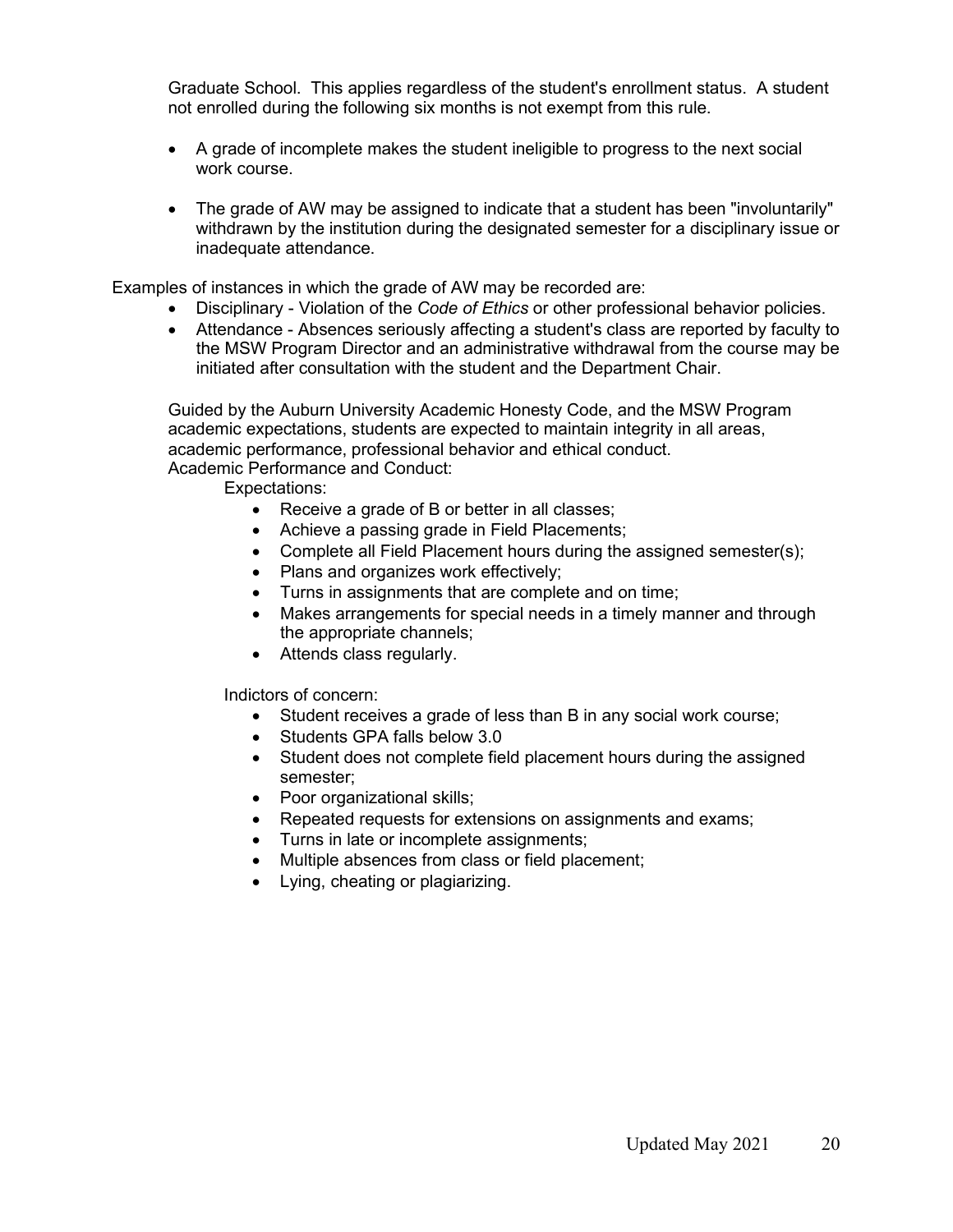### Professional Behavior

Students will exhibit behaviors that are in compliance with Auburn University policies, MSW program policies, and professional ethical standards in the classroom, field, and community. Students are evaluated in 3 areas of professional behavior: communication skills, conduct/behavior, and self-awareness & self-control.

#### **A. Communication Skills**

Students must demonstrate sufficient communication skills.

Expectations:

- Writes clearly, demonstrates good organization that follow a logical sequence;
- Applies the appropriate writing style (American Psychological Association (APA) latest edition) and uses correct grammar and spelling in all assignments;
- Demonstrates use of critical thinking skills in communication;
- Able to clearly articulate ideas, thoughts, and concepts;
- Able to communicate effectively, clearly, and respectfully with clients, supervisors, peers, and faculty;
- Demonstrates an ability to listen to others.

Indicators of concern:

- Inability to express information clearly and concisely either verbally or in writing;
- Inability to master the conventions of writing such as writing style, use of grammar, spelling, etc.;
- Inability to clearly articulate ideas, thoughts and concepts;
- Inability to communicate effectively, clearly, and respectfully with clients, supervisors, peers, and faculty;
- Inability to listen to others.

#### **B. Conduct/Behavior**

Students must demonstrate potential for responsible and accountable professional social work practice.

Expectations:

- Appearance, dress, and general demeanor reflect a professional manner when representing the Auburn University MSW Program outside of the classroom;
- Demonstrates ability to work cooperatively with others;
- Actively attends and participates in class;
- Regularly observes deadlines;
- Keeps appointments and makes appropriate arrangements if an appointment must be rescheduled;
- Uses technology appropriately and in a professional manner, without disruption to the classroom, field placements, or community;
- Shows respect for others' opinions;
- Shows a willingness to receive and accept feedback and supervision in a positive manner, as well as use such feedback to enhance professional development;
- Demonstrates a willingness to understand diversity in race, gender, ethnicity, age, marital status, sexual orientation, class, religion, disability,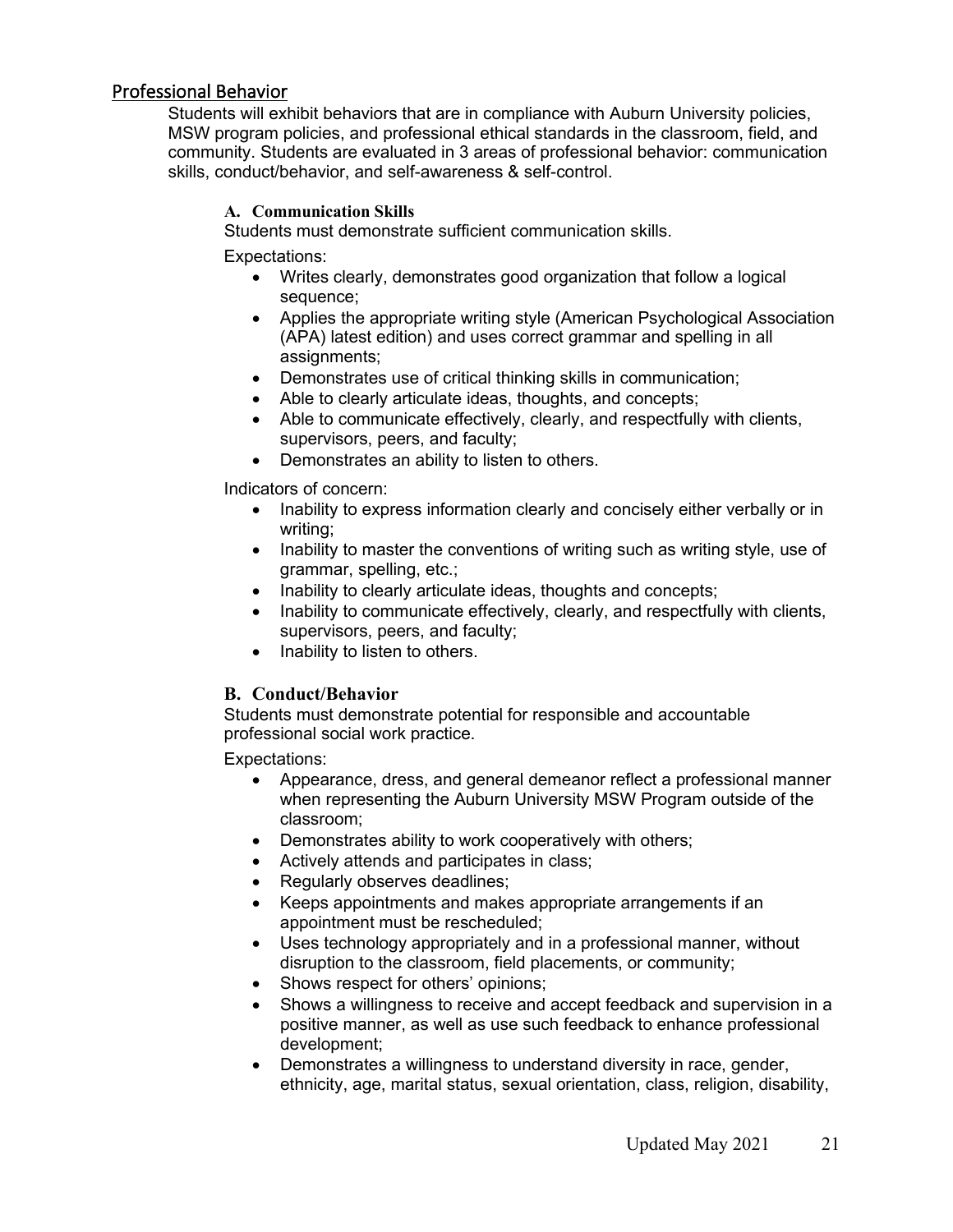political affiliation or any other qualification or characteristic that could prove discriminatory.

Indicators of Concern:

- Creates conflict in class:
- Uncooperative or unwilling to participate in class activities;
- Consistently late for class or field placements and/or leaves class or field placements early;
- Sleeps during class;
- Disrupts class process by talking to others;
- Uses derogatory language or demeaning remarks;
- Uses technology inappropriately causing disruption in the classroom, field placement or community;
- Appears unwilling or unable to accept feedback from faculty or peers;
- Monopolizes class discussions;
- Inability to develop an understanding of people different from oneself;
- Discriminatory behavior or harassment towards other on the basis of race, gender, ethnicity, age, marital status, sexual orientation, class, religion, disability, political affiliation or any other qualification or characteristic that could prove discriminatory.

#### **C. Self-Awareness & Self-Control**

Students are expected to engage in an ongoing process of self-evaluation related to individual strengths, limitations, and suitability for professional practice.

Expectations:

- Demonstrates a willingness to examine how his/her values, attitudes, beliefs, emotions and past experiences affect thinking, behavior, and relationships;
- Shows awareness of self and how one is perceived by others;
- Demonstrates an awareness of one's own personal limitations;
- Demonstrates willingness to examine and change behavior when it interferes in working with clients, peers, faculty and supervisors;
- Uses self-disclosure appropriately;
- Able to engage in discussion and processing of uncomfortable topics;
- Deals appropriately with issues that arouse emotions;
- Understands the effect of one's behavior on others;
- Able to form and maintain positive working relationships with clients, peers, faculty and supervisors;
- Demonstrates ability to deal with current life stressors through the use of appropriate coping mechanisms;
- Recognizes and handles stress effectively by using appropriate self-care and communicates needs for additional resources with supervisors and/or faculty.

Indicators of Concern:

- Inability to examine how personal values, attitudes, beliefs, emotions and past experience impact current thinking, behavior, and relationships;
- Uses self-disclosure inappropriately;
- Inability to work through unresolved person issues;
- Inability to control emotional reactions;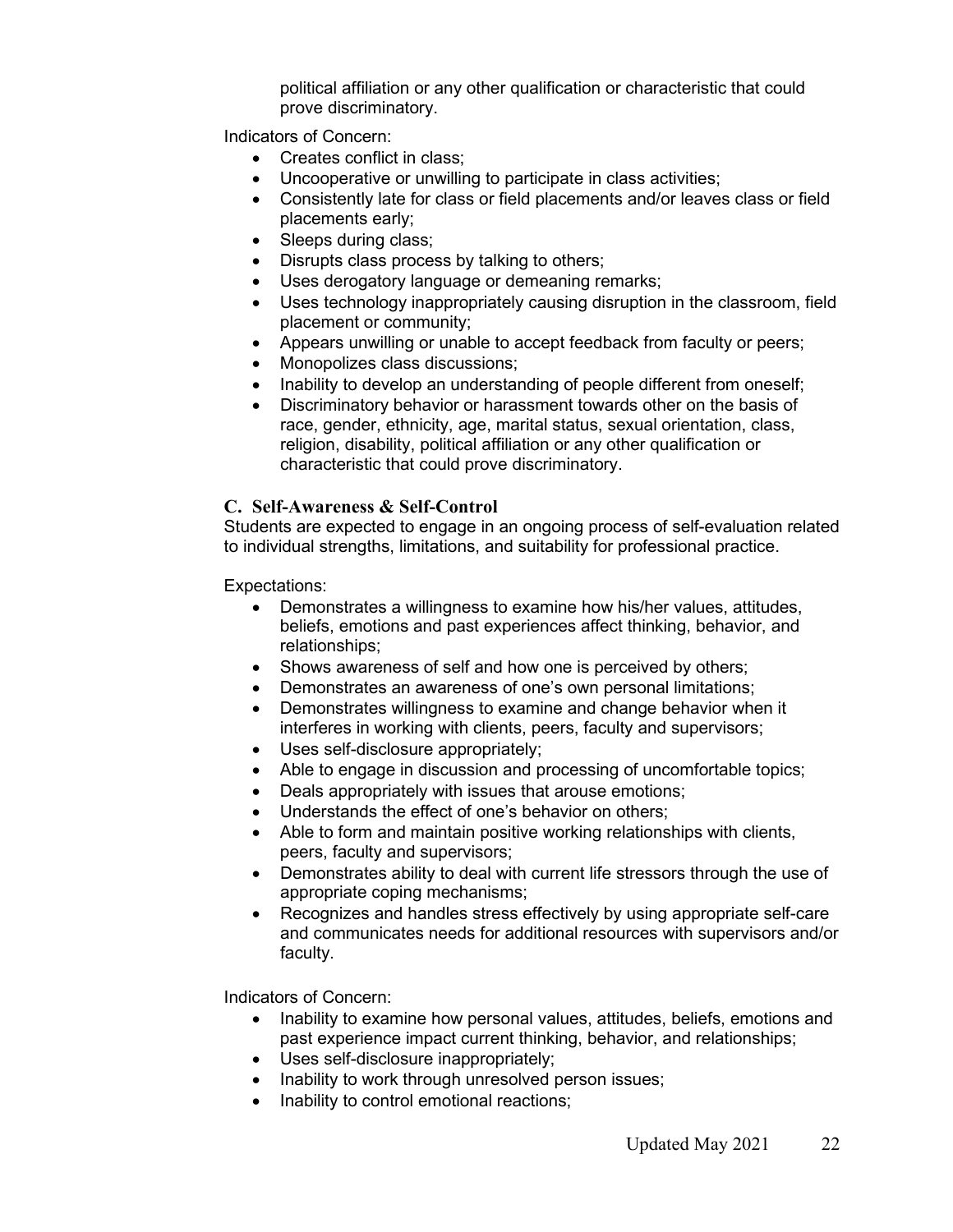- Demonstrates behavior consistent with impairment as a result of using alcohol or drugs;
- Demonstrates emotional problems that interfere with his/her ability to work effectively with clients, peers, faculty or supervisors;
- Makes verbal threats to clients, peers, faculty or supervisors;
- Demonstrates impaired judgment, decision-making, or problem solving skills;
- Inability to form effective relationships with clients, peers, faculty or supervisors.

## Ethical Conduct

Students must exhibit a strong commitment to the goals of social work and to the ethical standards of the profession, as specified in the *NASW Code of Ethics.*

Expectations:

- Students must adhere to the *NASW Code of Ethics*  [\(http://www.socialworkers.org/pubs/code/default.asp\)](http://www.socialworkers.org/pubs/code/default.asp);
- Demonstrates commitment to the Core Values of Social Work;
- Students must maintain confidentiality as it relates to, classroom activities, field placement and community activities;
- Demonstrates honesty and integrity by being truthful about background, experiences, and qualifications; doing one's own work; giving credit for the ideas of others; and providing proper citation of source material;
- Demonstration of respect for the rights of others and the right to selfdetermination;
- Demonstration of clear, appropriate, and culturally sensitive boundaries. Does not sexually harass others; make verbal or physical threats; become involved in sexual relations with clients, supervisors, or faculty; abuse others in physical, emotional, verbal, or sexual ways; or participate in dual relationships where conflicts of interest may exist.

Indicators of Concern:

- Violating the *NASW Code of Ethics;*
- Inability to make a commitment to the Core Values of Social Work;
- Inability to maintain confidentiality;
- Breach in honesty and integrity;
- Disrespecting others and their right to self-determination;
- Inability to maintain appropriate, professional boundaries.

## AA. Denial of Admission and/or Termination from the Program

Students may be denied admission or **terminated** from the MSW Program at any time for, but not necessarily limited to, any of the following reasons which are academic or professional:

- 1. Fall below an overall GPA of 3.0 for 2 semesters;
- 2. Overly expressed attitudes, values, and behaviors in opposition to or contrary to those found in the *NASW Code of Ethics*;
- 3. Evidence of chemical, alcohol or drug abuse;
- 4. Personality, emotional, attitudinal, or personal issues or difficulties which impair performance, interactions, and relationships with classmates, faculty, agency staff, and/or clients;
- 5. Dishonesty, including lying, cheating, or plagiarizing in course work and/or Field Placement; and
- 6. Evidence of certain criminal or unlawful activity.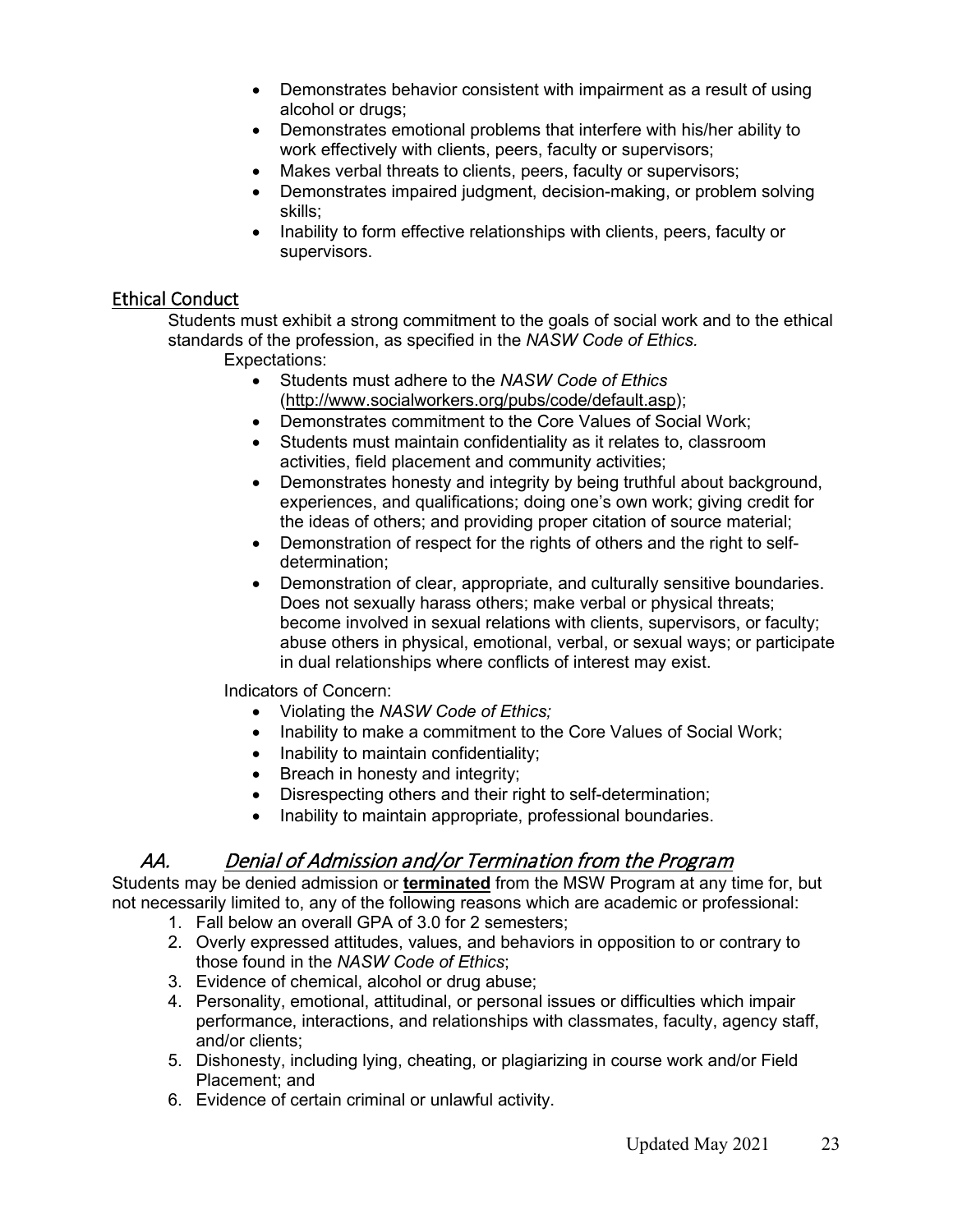## BB. Performance Review Procedures

The following guidelines are provided so that students and faculty can be clear about the procedures to address academic performance, professional behavior, and ethical conduct. When students exhibit behaviors that are not in compliance with the MSW Program's policies, Auburn University's policies and standards, the *NASW Code of Ethics,* and/or professional ethical standards in the classroom, field placements, and/or community, faculty will initiate the following procedures. If a student is suspended or dismissed for any reason from Auburn University or the MSW Program the student must reapply to the MSW Program to obtain admission.

**Step 1:** When a faculty member has identified that a student demonstrates at least one of the indicators of concern, he or she will meet with the student. At this meeting, the student and faculty member will develop a plan for addressing the concern. The Student Performance Improvement Plan (PIP) will include a description of specific behaviors/concerns, goals for improvement, specific tasks for achieving goals, and time limit for accomplishing the changes (See Appendix A for a template of the PIP). The student, faculty member, and MSW Program Director will receive a copy of the plan. The Faculty Advisor or a designated faculty member will meet with the student to review his or her progress.

**Step 2:** If the student has not made significant progress within the time allotted or continues to demonstrate indicators of concern, the faculty member will submit a brief written statement to the MSW Student Standards Review Committee (all MSW faculty members) regarding the issues, concerns, and a recommendation regarding the student. The statement should include a copy of the PIP and any pertinent documentation. The faculty member should inform the student that he/she is proceeding with this step in the review process and send a copy of the letter with the guidelines for the Review Process.

**Step 3:** The MSW Program Director will call a meeting within seven working days of receiving the statement. The student is informed, in writing, of the time and date of the meeting. In addition, the student will be given the name(s) of witnesses and faculty members who will be attending, and the specific issues that are to be addressed. This notice will also include a list of possible documentation on his/her own behalf.

**Step 4:** The committee members, faculty member, and the student meet at the designated date and time. Issues and concerns are presented. The student is given the opportunity to present his or her own response and produce oral testimony or written statements of witnesses. The student may present any other supportive documentation at this time.

**Step 5:** The committee will then meet to decide what action should be taken. The following may be recommended:

- a. Dismissal of the original PIP
- b. Continuation of the original PIP
- c. Revision of the original PIP
- d. Termination from the program (See step 6 for details)

If either b or c is recommended, then the committee will set up another date with the student to review the student's progress.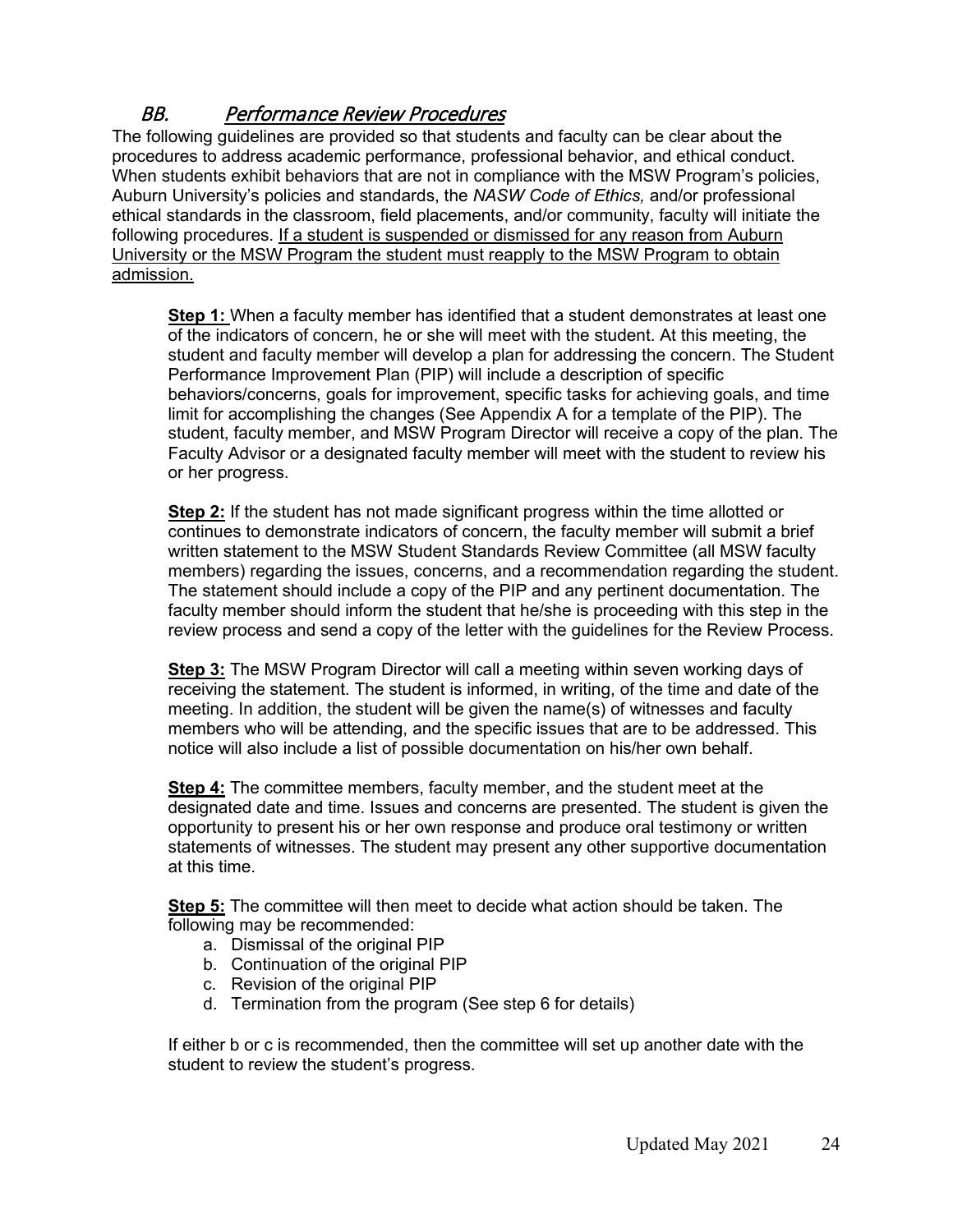**Step 6:** If d is selected or the student again fails to complete the revised plan or abide by the plan or the student's academic behavior is such that she or he would be unable to satisfactorily perform as an advanced, ethical, professional social worker, then the committee shall have the authority to:

- a. Recommend to the faculty member in whose course the student is enrolled that a failing grade be given to the student for the course.
- b. Institute a probationary period for the student with specific tasks, goals, and timelines.
- c. Terminate the student from the MSW Program.

If the decision is made to terminate the student from the MSW Program, the student has the right to appeal.

**Step 7:** The student is informed of the decision in writing within three business days of the meeting of the MSW Student Standards Review Committee.

**Step 8:** A copy of the decision of the MSW Student Standards Review Committee is placed in the student's file. If the Committee recommends that the student be terminated from the program, the MSW Program Director will notify the Department Chair and Dean of the Graduate School.

The Dean of the Graduate School has a due process procedure by which the proposal to dismiss a graduate student is considered. As part of this procedure, the Graduate School requires that there must be a unanimous vote of the student's advisory committee to dismiss the student. Within the MSW Program, satisfying Steps #1 through #6 shall be considered equivalent to a unanimous vote of the student's advisory committee.

## CC. Appeals Process

If the student believes the committee's decision was made in error, a written statement of appeal may be submitted to the Department Chair, who will confer with the Dean of the Graduate School, the MSW Program Director, and the University Provost as needed.

## DD. University Academic Grievance Policy

Students should follow the complaint process as outlined in the current Auburn University Bulletin.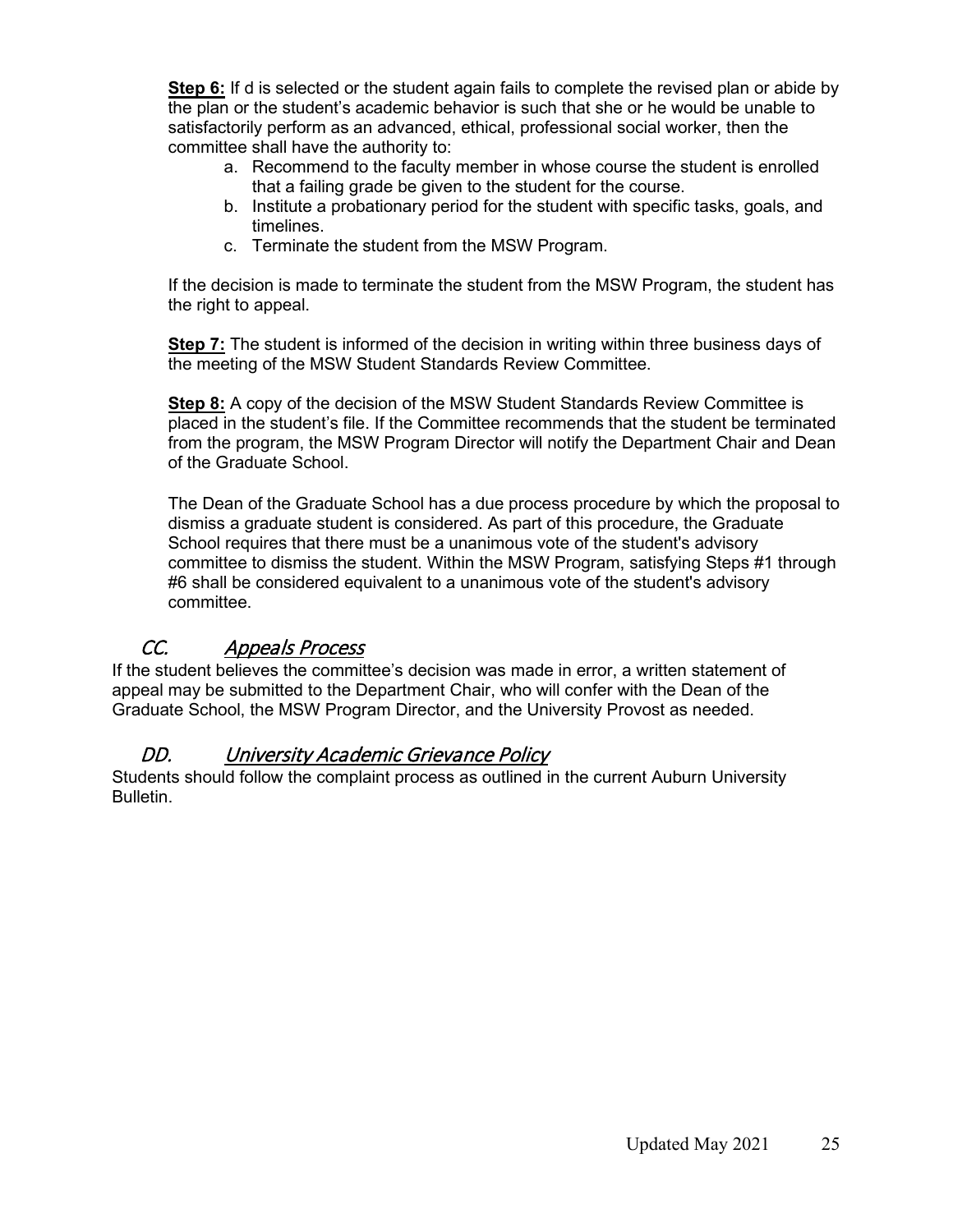# **Section V: MSW Course Listing**

#### SOWO 7000: Introduction to the Social Work Profession

(3) LEC 3. This course provides a review of the social work profession, history, and values and ethics. An overview of theory, practice, policy, and research are integrated in exploring the knowledge, values, and skills base of the social work profession.

#### SOWO 7010: Advanced Clinical Practice

(3) LEC 3. This course provides intensive study on clinical interventions with individuals, families, and small groups across various fields of practice.

#### SOWO 7020: Psychopathology

(3) LEC 3. This advanced practice course teaches students to recognize selected major mental health disorders in adults, children, and youth and to become familiar with social work practice approaches used in the treatment of these disorders.

#### SOWO 7030: Evaluation in Social Work Practice

(3) LEC 3. This course examines quantitative and qualitative evaluation of agency programs and individual and/or small-group research projects to experience all phases of the research process.

#### SOWO 7060: Social Work Practice with Individuals and Families

(3) LEC 3. This foundation course prepares students to apply a generalist perspective and systems framework to social work practice with individuals and families. It emphasizes the basics of communication, interviewing, relationship building, and practice skills essential to effective assessment, intervention and evaluation.

#### SOWO 7070: Social Work Practice with Groups and Communities

(3) LEC 3. This macro social work course provides an advanced examination of social work practice in groups and larger systems. Students will develop knowledge, values, skills in areas of group practice, community assessment, social planning, community organization, and political strategies.

#### SOWO 7090: Advanced Social Welfare Policy

(3) LEC 3. This course will review the historical development of social welfare and social policies in the United States and explore their context and underlying values. This course builds knowledge and skills to analyze and make changes in social welfare policy.

#### SOWO 7700: Foundation of Social Work Research

(3) LEC 3. This course provides a study of quantitative and qualitative research methods in order to build knowledge for social work practice. Students will be prepared to develop, implement and communicate ethical, empirically-based scientific knowledge.

#### SOWO 7800: Human Behavior and the Social Environment

(3) LEC 3. This graduate-level foundation course covers theories, themes and issues that influence individual and group behavior and development across the life span and interaction with the environment as it underlies social work practice and research.

#### SOWO 7920: Generalist Field

This course prepares students for responsible, competent entry into the profession by providing opportunities to practice social work with a generalist perspective in agency settings under educational supervision. This course requires completion of 432 total hours in an agency setting.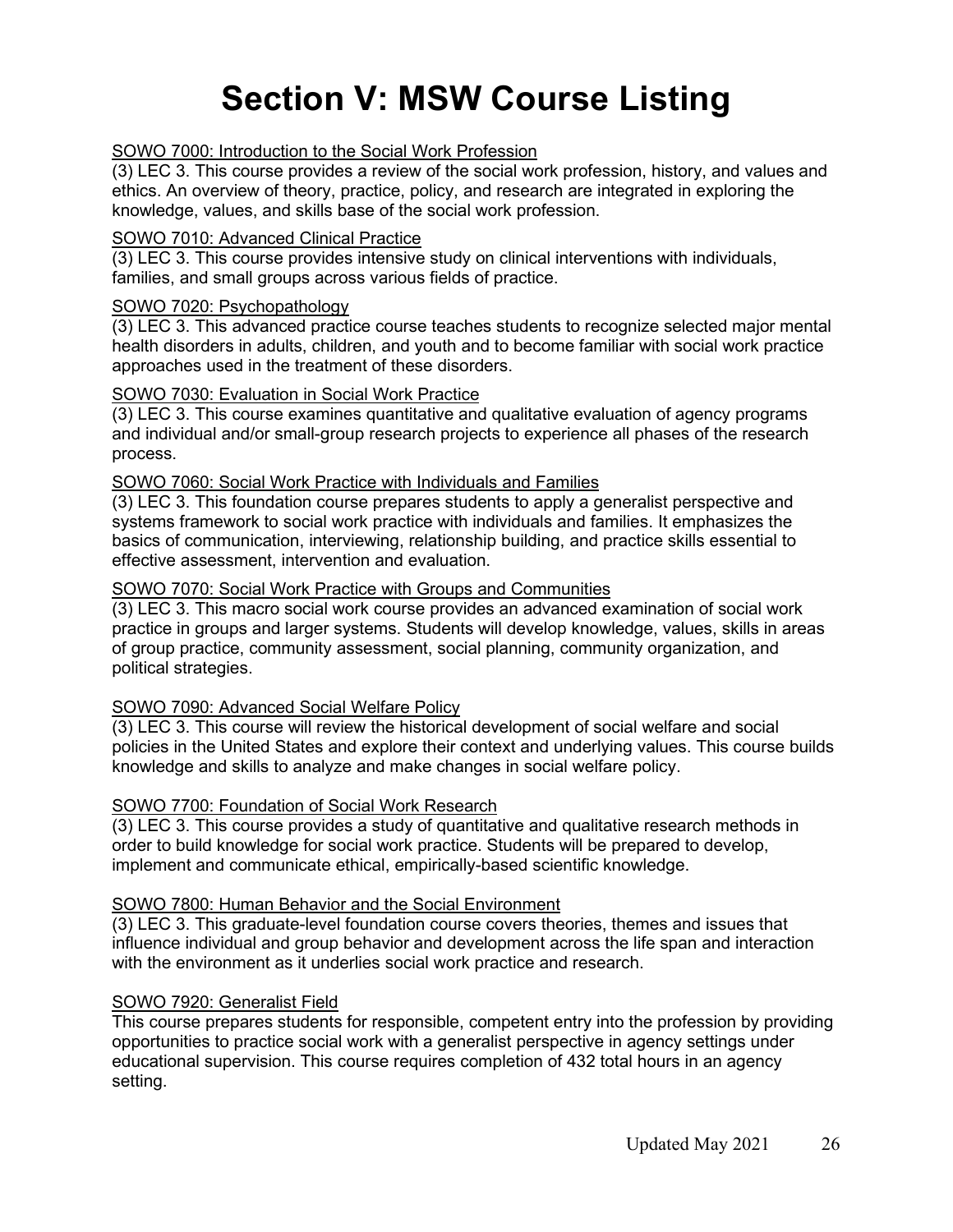## SOWO 7950: Integrative Seminar

This seminar course assists students in integrating and applying classroom learning with the advanced field placement. Opportunities are provided for case presentation, discussion and peer consultation.

#### SOWO 7930: Advanced Field Placement

This course provides upper-level graduate social work students with opportunities to develop advanced generalist and clinical practice skills under the supervision of an MSW Field Instructor. Students complete 512 hours in an approved agency during this field experience.

#### SOWO 7940: Advanced Field Placement I

This is the first course in a sequence of two field placement courses that are taken successively. The course provides upper-level graduate social work students with opportunities to develop advanced generalist and clinical practice skills under the supervision of an MSW Field Instructor. Students complete 256 hours in an approved agency in one semester during this field experience.

#### SOWO 7960: Advanced Field Placement II

This is the second course in a sequence of two field placement courses that are taken successively. The course provides upper-level graduate social work students with opportunities to develop advanced generalist and clinical practice skills under the supervision of an MSW Field Instructor. Students must successfully complete SOWO 7940 Advanced Field I to enter this course. Students complete 256 hours in an approved agency in one semester during this field experience.

#### **Electives**

#### SOWO 7040: Social Work Practice in the Health Care Field

(3) LEC 3. This course will focus on the development of social work practice skills relevant to health care settings, including assessment of the impact of illness, disability, treatment, and hospitalization on patients and families.

#### SOWO 7050: Mental Health

(3) LEC 3. This course focuses on mental health social work practice with children, adolescents and adults, covering assessment and several theoretically based interventions with an emphasis on gaining practice skills. Special attention is given to strengths-based, evidencebased, and recovery-oriented practice models.

#### SOWO 7080: Policy Practice and Social Justice

(3) LEC 3. This course will critically apply conceptual frameworks and empirical research in the examination of social issues, policies, and services, focusing on how policies affect marginalized, oppressed and disadvantaged populations.

#### SOWO 7100: Gerontology

(3) LEC 3. This course provides a clinical foundation for clinical social work practice with older adults and their families. Primary focus will be on understanding how diversity factors into the physiological, psychological, and social aspects of later life.

#### SOWO 7110: Trauma Informed Practice

(3) LEC 3. This course examines social work practice theories and intervention approaches as they apply to practice with survivors of crisis and trauma. The course will focus on engagement, assessment, planning, intervention, evaluation, and follow-up on all social work practice levels.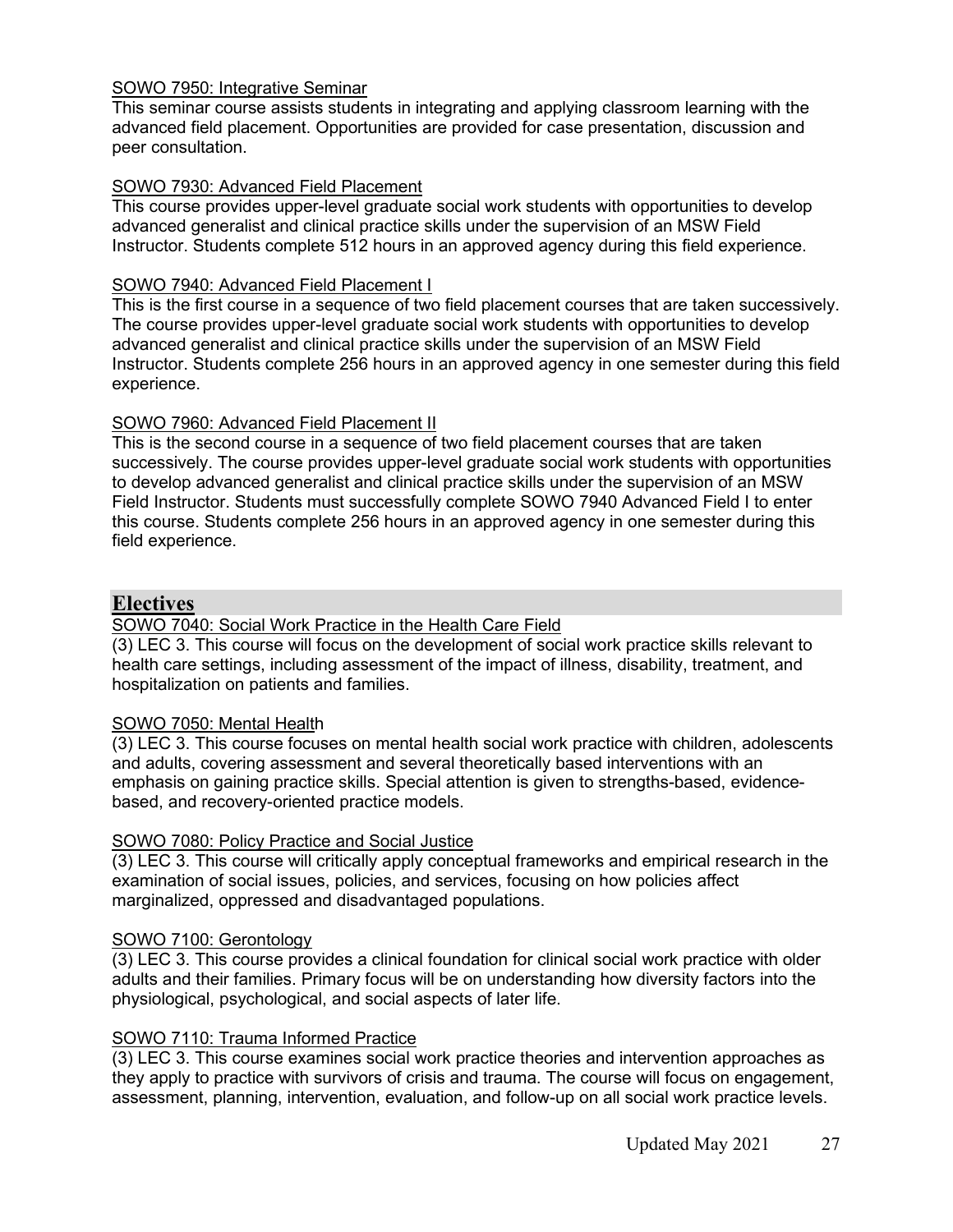### SOWO 7120: Psychosocial Context of Disability

(3) LEC 3. This course prepares the social worker to be an effective practitioner for persons with disabilities by exploring the psychosocial context of the lives and experiences of person with disabilities and their families from various perspectives.

#### SOWO 7130: Social Work Practice with Children and Adolescents

(3) LEC 3. This course develops advanced clinical social work practice knowledge and skills to engage and intervene with children and adolescents with health and mental health risk and provides knowledge for community social workers serving children who are exposed to stress.

#### SOWO 7160: Grant Writing

Developing effective grant writing skills are essential to acquire competitive funding from government agencies and private foundations. Writing a successful grant proposal is a blend of art and science. It requires basic know how, content knowledge, writing proficiency, strong research skills, creativity, organizational ability, patience, and a great deal of luck. This course will provide students with the background necessary to develop a competitive funding proposal.

#### SOWO 7970: Special Topics

Study of a topic of special interest in professional social work practice beyond current departmental course offerings.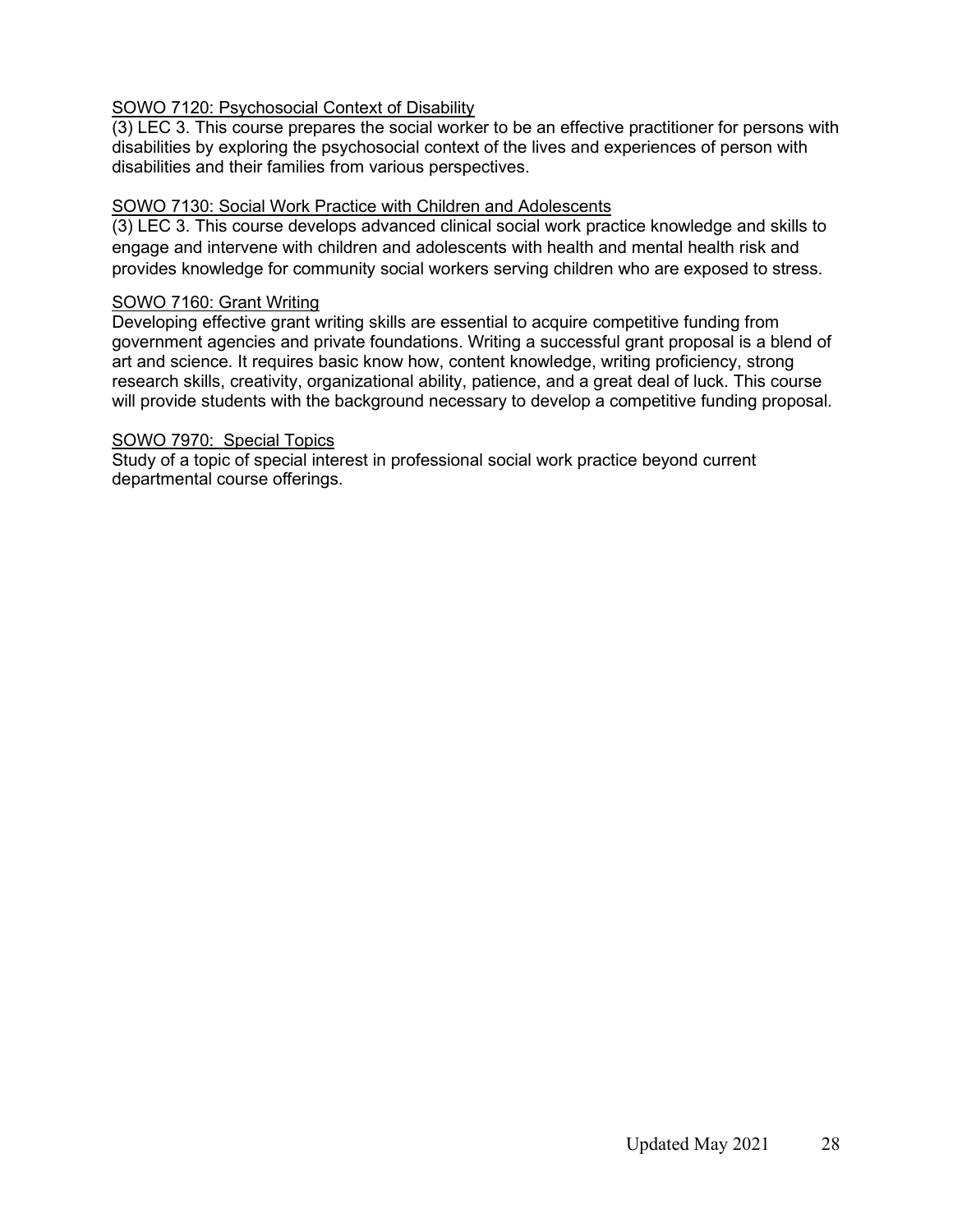## **Student Performance Improvement Plan**

## **Student Name:** \_\_\_\_\_\_\_\_\_\_\_\_\_\_\_\_\_\_\_\_\_\_\_\_\_\_\_\_\_\_\_\_\_\_\_\_\_\_\_\_\_\_\_\_\_\_

**Meeting Date:** \_\_\_\_\_\_\_\_\_\_\_\_\_\_\_\_\_\_\_\_\_\_\_\_\_\_

| <b>Behavior(s)/Concern(s)</b> | Goals | <b>Specific Tasks/Objectives</b> | Timeframe<br>for<br>Completion |
|-------------------------------|-------|----------------------------------|--------------------------------|
| 1.                            |       |                                  |                                |
| 2.                            |       |                                  |                                |
|                               |       |                                  |                                |
| 3.                            |       |                                  |                                |

## **Student Signature:**

\_\_\_\_\_\_\_\_\_\_\_\_\_\_\_\_\_\_\_\_\_\_\_\_\_\_\_\_\_\_\_\_\_\_\_\_\_\_\_\_\_\_\_\_\_\_\_\_\_\_\_\_\_\_\_\_\_\_\_\_\_\_\_ **Date:** \_\_\_\_\_\_\_\_\_\_\_\_\_\_\_\_\_\_\_\_\_\_\_\_\_\_

## **Faculty Signature:**

**Date:** \_\_\_\_\_\_\_\_\_\_\_\_\_\_\_\_\_\_\_\_\_\_\_\_\_\_

\*The student, faculty member, and Social Work Program Director should each receive a copy of this plan.

 $\overline{\phantom{a}}$  , and the set of the set of the set of the set of the set of the set of the set of the set of the set of the set of the set of the set of the set of the set of the set of the set of the set of the set of the s

\*\* The program director will meet with the student periodically to review his or her progress.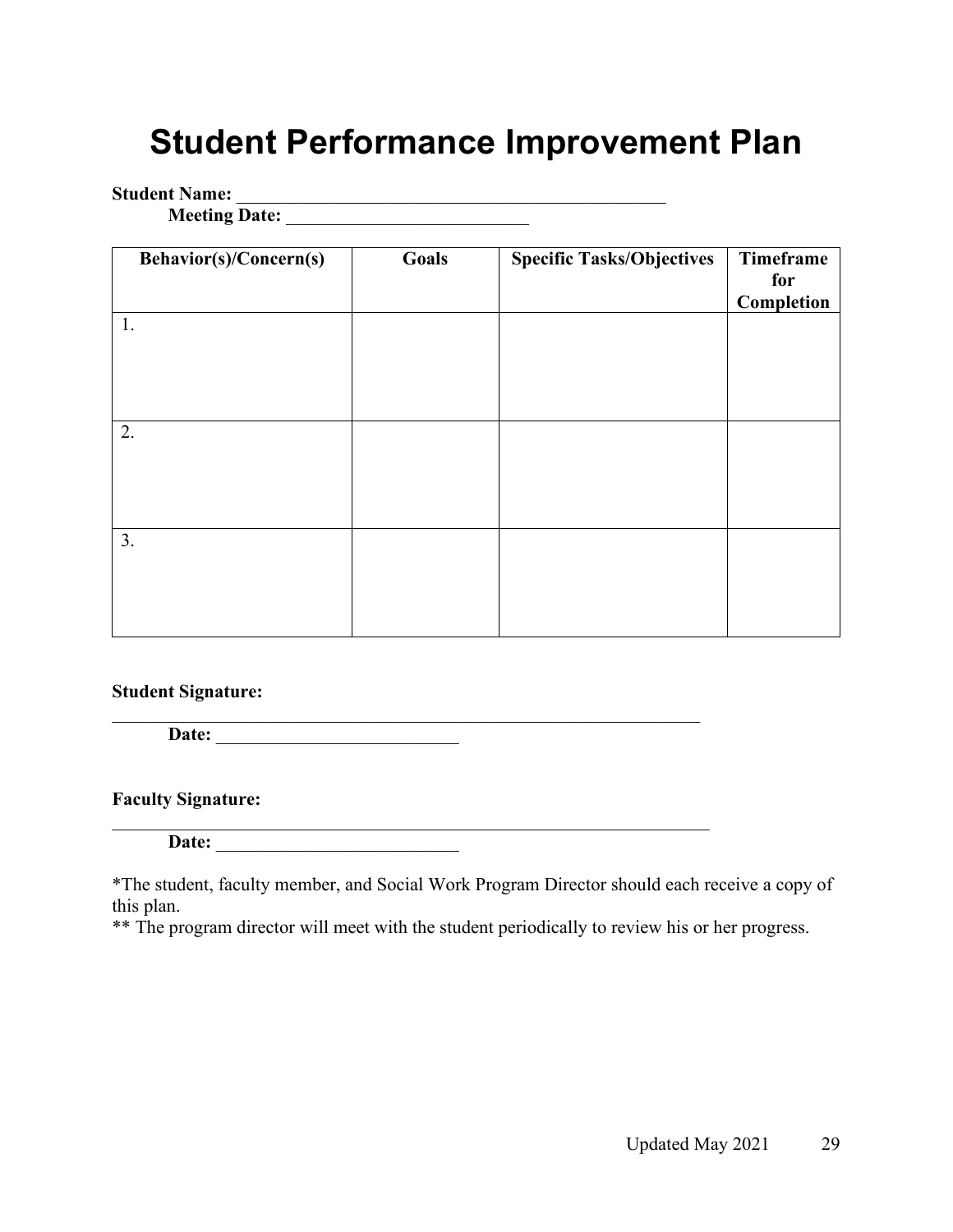# **Family Educational Rights & Privacy Act (FERPA)**

The Family Educational Rights and Privacy Act (FERPA) is a Federal law designed to protect the privacy of a student's education records. The law applies to all schools which receive funds under an applicable program of the U.S. Department of Education. FERPA gives parents certain rights with respect to their children's education records. These rights transfer to the student, or former student, who has reached the age of 18 or is attending any school beyond the high school level. Students and former students to whom the rights have transferred are called eligible students.

Parents or eligible students have the right to inspect and review all of the student's education records maintained by the school. Schools are not required to provide copies of materials in education records unless, for reasons such as great distance, it is impossible for parents or eligible students to inspect the records. Schools may charge a fee for copies.

Parents and eligible students have the right to request that a school correct records believed to be inaccurate or misleading. If the school decides not to amend the record, the parent or eligible student then has the right to a formal hearing. After the hearing, if the school still decides not to amend the record, the parent or eligible student has the right to place a statement with the record commenting on the contested information in the record.

Generally, schools must have written permission from the parent or eligible student before releasing any information from a student's record. However, the law allows schools to disclose records, without consent, to the following parties:

School employees who have a need to know;

Other schools to which a student is transferring;

Certain government officials in order to carry out lawful functions;

Appropriate parties in connection with financial aid to a student;

Organizations conducting certain studies for the school;

Accrediting organizations;

Individuals who have obtained court orders or subpoenas;

Persons who need to know in cases of health and safety emergencies; and state and local authorities, within a juvenile justice system, pursuant to specific state laws.

Schools may also disclose, without consent, "directory" type information such as a student's name, address, telephone number, date and place of birth, honors and awards, and dates of attendance. However, schools must tell parents and eligible students about directory information and allow parents and eligible students a reasonable amount of time to request that the school not disclose directory information about them. Schools must notify parents and eligible students annually of their rights under FERPA. The actual means of notification (special letter, inclusion in a PTA bulletin, student handbook, or newspaper article) is left to the discretion of each school.

For additional information or technical assistance, you may call (202) 260-3887 or TDD (202) 260-8956 or contact:

> **Family Policy Compliance Office U.S. Department of Education 400 Maryland Avenue. S.W. Washington, D.C. 20202-4605**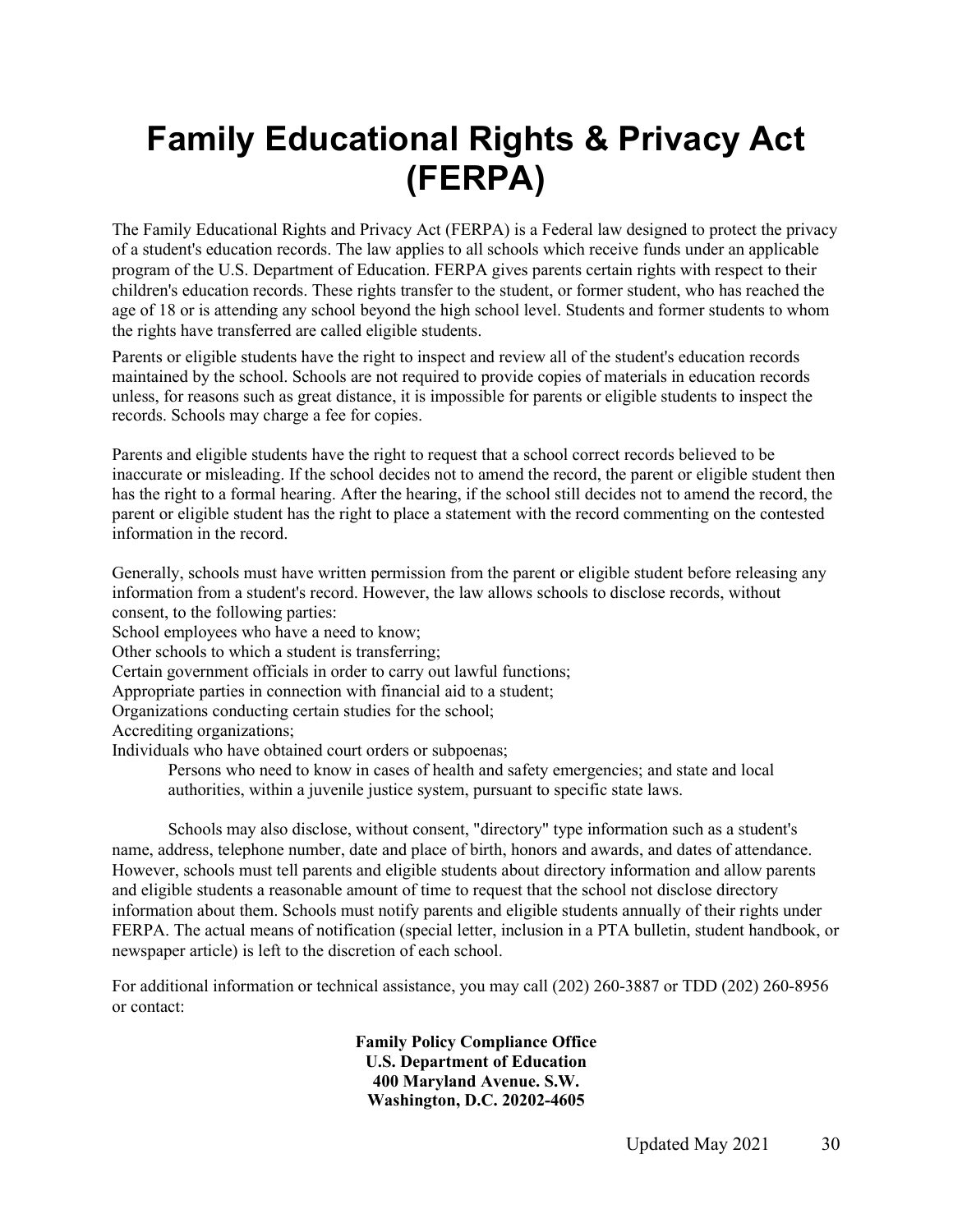#### **Auburn University**  Student Authorization to Release Educational Records

The Family Educational Rights & Privacy Act (FERPA) bars the release of educational/personal identification records to parents, guardians, or third parties without the written consent of the student. If a student desires to release educational records, the following form must be signed in the presence of an AU MSW Faculty Member.

|                                                                              | (last name) (first name)                                                                                                                         | (middle name)                                                                                          |  |
|------------------------------------------------------------------------------|--------------------------------------------------------------------------------------------------------------------------------------------------|--------------------------------------------------------------------------------------------------------|--|
|                                                                              |                                                                                                                                                  |                                                                                                        |  |
| Student Banner Number:                                                       |                                                                                                                                                  |                                                                                                        |  |
| Person(s) or organization(s) to whom or to which records are to be released: |                                                                                                                                                  |                                                                                                        |  |
|                                                                              |                                                                                                                                                  |                                                                                                        |  |
| List the record $(s)$ to be released:                                        |                                                                                                                                                  |                                                                                                        |  |
|                                                                              |                                                                                                                                                  |                                                                                                        |  |
| Purpose for disclosure of educational records:                               | ,我们也不能在这里的时候,我们也不能在这里的时候,我们也不能不能不能会不能会不能会不能会不能会不能会不能会不能会不能会。<br>第2012章 我们的时候,我们的时候,我们的时候,我们的时候,我们的时候,我们的时候,我们的时候,我们的时候,我们的时候,我们的时候,我们的时候,我们的时候,我 |                                                                                                        |  |
|                                                                              |                                                                                                                                                  |                                                                                                        |  |
|                                                                              |                                                                                                                                                  |                                                                                                        |  |
|                                                                              |                                                                                                                                                  | I hereby give my consent and grant authorization to the Auburn University School of Nursing to release |  |

the educational records specified above to the party or parties identified above.

STUDENT SIGNATURE \_\_\_\_\_\_\_\_\_\_\_\_\_\_\_\_\_\_\_\_\_\_\_\_\_\_\_\_\_\_\_\_\_\_\_\_

DATE  $\overline{ }$ 

## *AN OFFICIAL IDENTIFICATION CARD WITH A PHOTOGRAPH OF THE STUDENT IS REQUIRED AT THE TIME OF SIGNATURE.*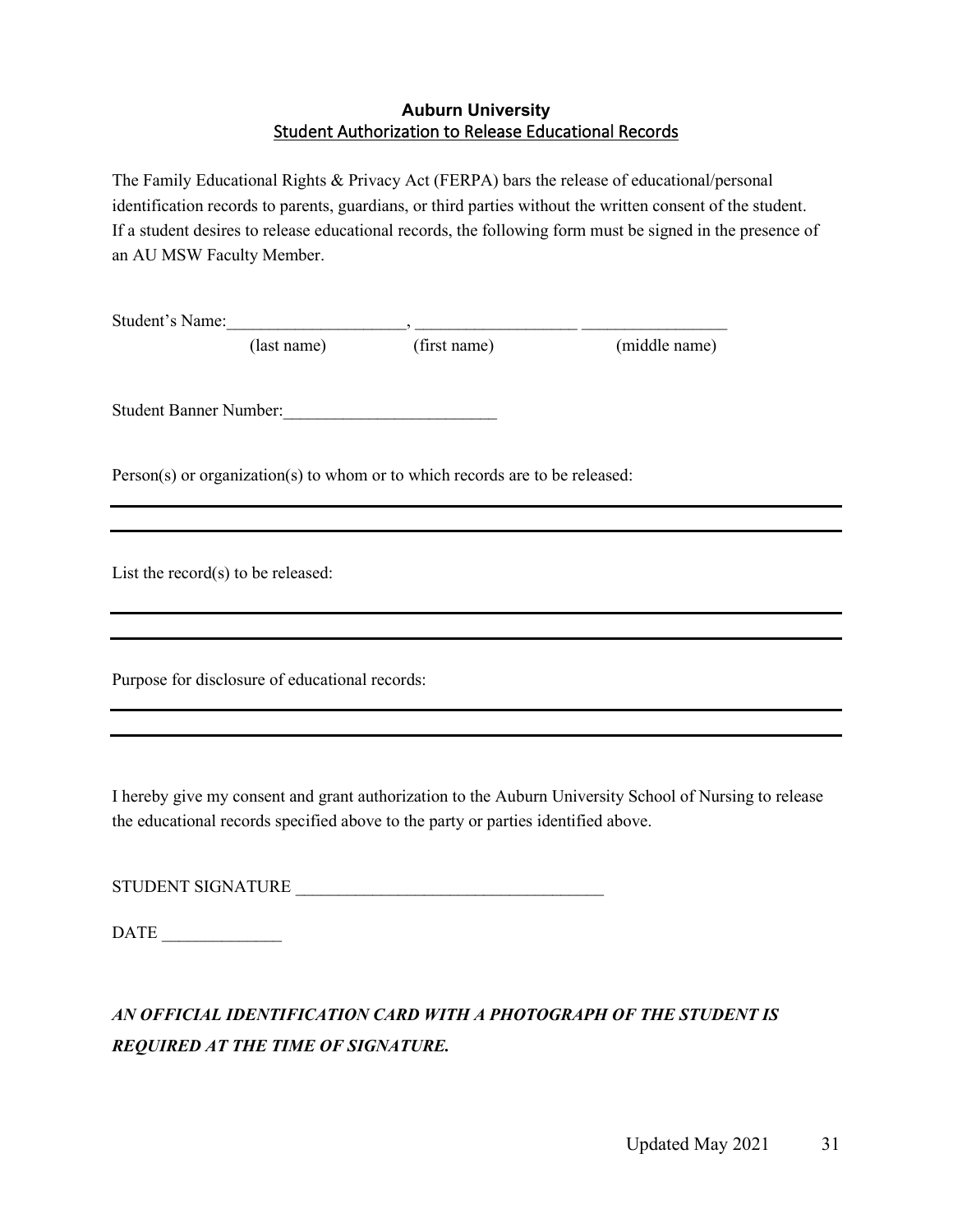# **Student Handbook Acknowledgement**

Student signature on this page is acknowledgement that the content within the handbook has been read and the Policies and Procedures within are understood. This form will be collected at orientation.

Signature

Printed Name of Student

Date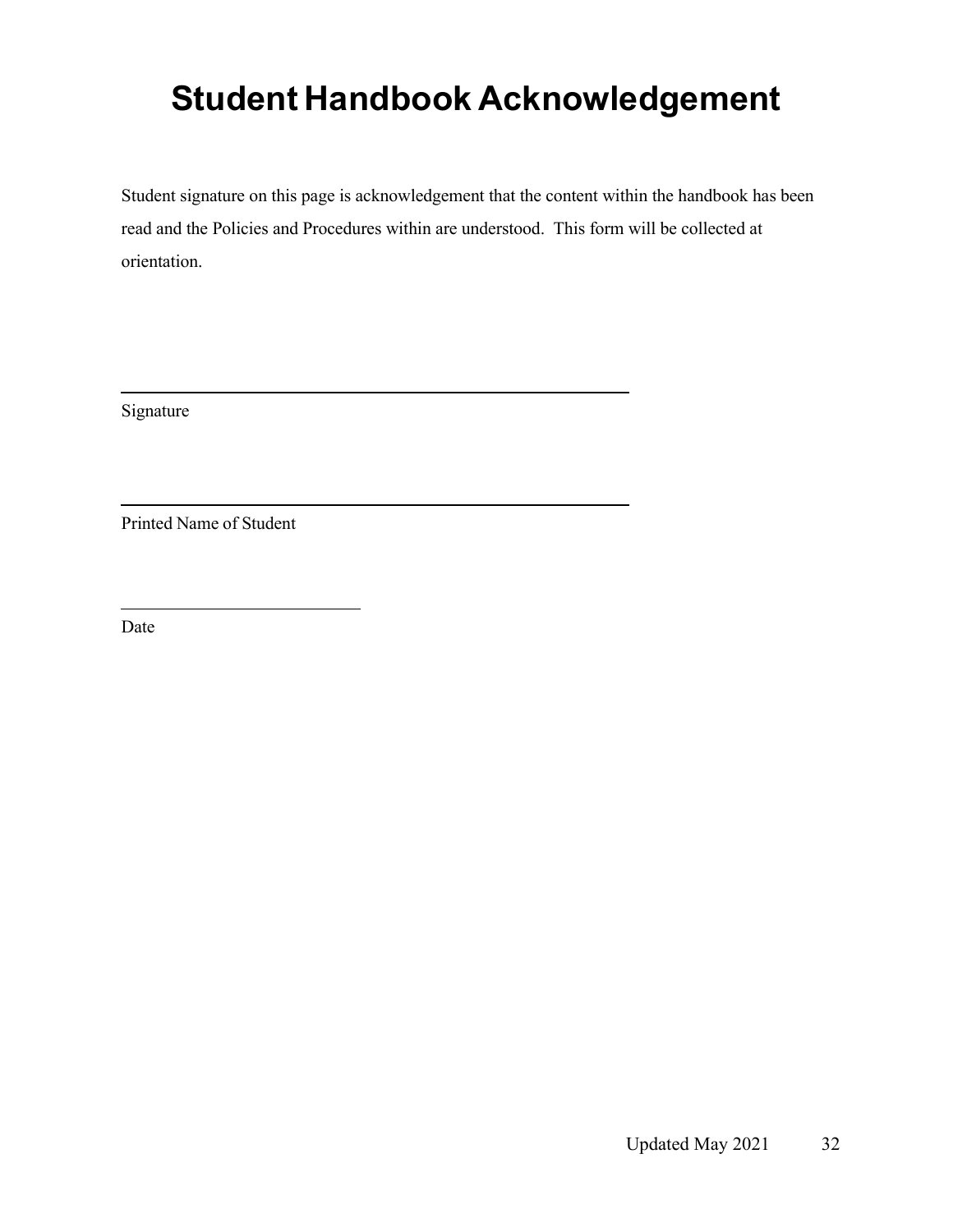#### **Sample Plans of Study Traditional Program Full Time Curriculum Fall Start**

| <b>Year 1: Generalist Year</b>  |                                                                                                                                                                                                                                         |  |  |
|---------------------------------|-----------------------------------------------------------------------------------------------------------------------------------------------------------------------------------------------------------------------------------------|--|--|
| Fall Semester-                  | SOWO 7000 Introduction to the Social Work Profession (3)<br>SOWO 7060 Social Work Practice with Individuals and Families (3)<br>SOWO 7800 Human Behavior and the Social Environment (3)<br>SOWO 7090 Advanced Social Welfare Policy (3) |  |  |
| Spring Semester -               | SOWO 7070 Social Work with Groups and Communities (3)<br>SOWO 7700 Foundations of Social Work Research (3)<br>SOWO 7920 Generalist Field (10)                                                                                           |  |  |
| Summer Semester -               | SOWO 7030 Evaluation in Social Work Practice (3)<br>SOWO Elective (3)<br>SOWO Elective (3)                                                                                                                                              |  |  |
| <b>Year 2: Specialized Year</b> |                                                                                                                                                                                                                                         |  |  |
| Fall Semester -                 | SOWO 7020 Psychopathology (3)<br>SOWO 7010 Advanced Clinical Practice (3)<br>SOWO Elective (3)                                                                                                                                          |  |  |
| Spring Semester -               | SOWO 7030 Advanced Field (12)<br>SOWO 7950 Integrative Seminar (3)                                                                                                                                                                      |  |  |

## **Traditional Program Part-time Curriculum**

| <b>Year 1: Generalist Year</b> |                                                                                                                              |
|--------------------------------|------------------------------------------------------------------------------------------------------------------------------|
| Fall Semester-                 | SOWO 7000 Introduction to the Social Work Profession (3)<br>SOWO 7060 Social Work Practice with Individuals and Families (3) |
| Spring Semester -              | SOWO 7070 Social Work with Groups and Communities (3)<br>SOWO 7700 Foundations of Social Work Research (3)                   |
| Summer Semester -              | SOWO 7020 Psychopathology (3)<br>SOWO Elective (3)                                                                           |
| Year 2:                        |                                                                                                                              |
| Fall Semester -                | SOWO 7800 Human Behavior and the Social Environment (3)<br>SOWO 7090 Advanced Social Welfare Policy (3)                      |
| Spring Semester -              | SOWO 7920 Generalist Field (10)                                                                                              |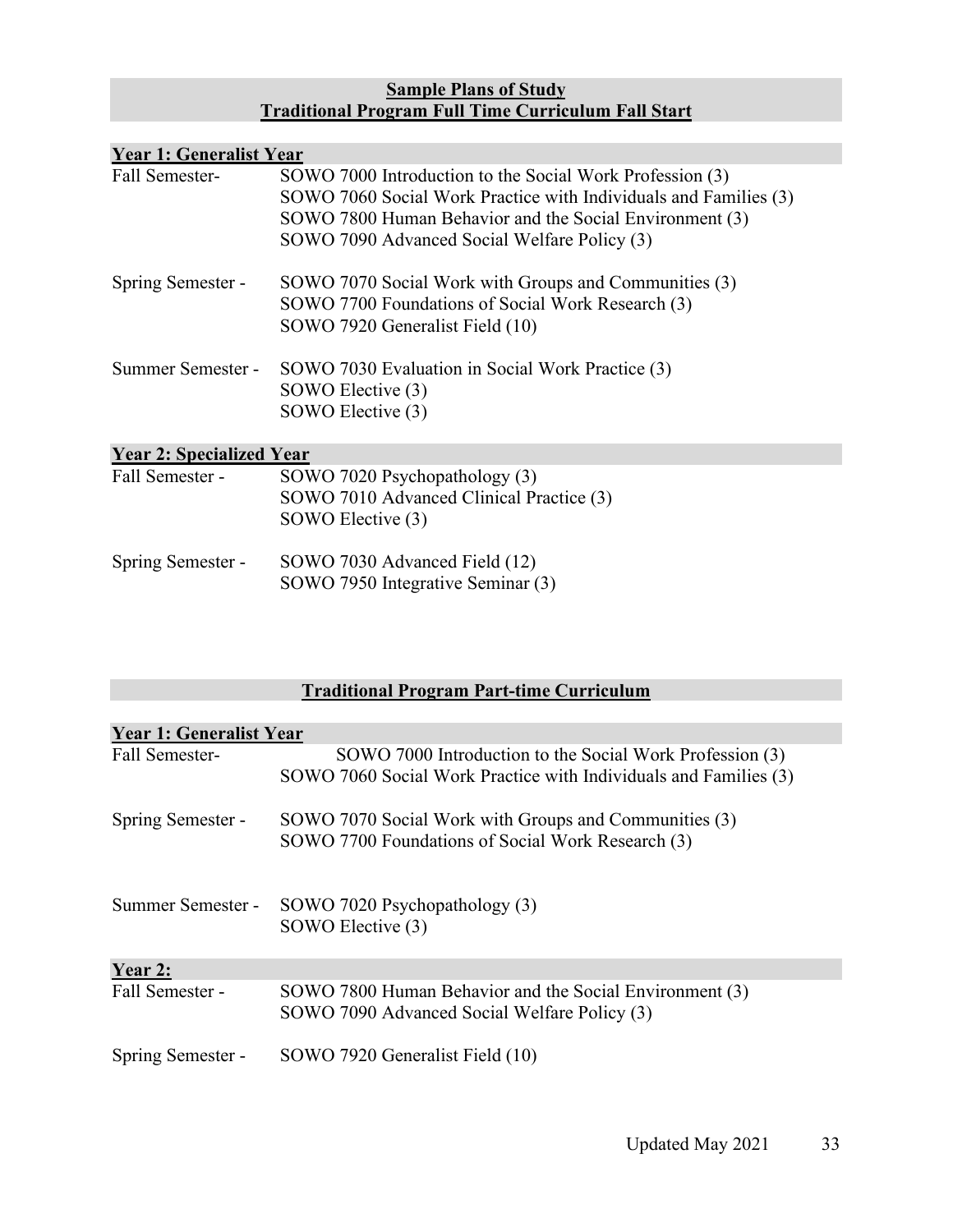| <b>Year 3: Specialized Year</b> |                                                                    |  |
|---------------------------------|--------------------------------------------------------------------|--|
|                                 | Summer Semester - SOWO 7030 Evaluation in Social Work Practice (3) |  |
|                                 | SOWO Elective (3)                                                  |  |
| Fall Semester -                 | SOWO 7010 Advanced Clinical Practice (3)                           |  |
|                                 | SOWO Elective (3)                                                  |  |
| Spring Semester -               | SOWO 7940 Advanced Field I $(6)^*$                                 |  |
|                                 | SOWO 7950 Integrative Seminar (3)                                  |  |
|                                 | Summer Semester - SOWO 7960 Advanced Field II (6)*                 |  |
|                                 |                                                                    |  |

\* Students must successfully complete Advanced Field I (256 hours) before enrolling in Advanced Field II (256 hours). Advanced Field placement is traditionally completed at the same agency for a total of 512 hours.

#### **Advanced Standing Full-Time Curriculum Summer Start**

| Year1:            |                                                                                                                                   |
|-------------------|-----------------------------------------------------------------------------------------------------------------------------------|
| Summer Semester - | SOWO 7030 Evaluation in Social Work Practice (3)<br>SOWO Elective (3)<br>SOWO Elective (3)                                        |
| Fall Semester -   | SOWO 7010 Advanced Clinical Practice (3)<br>SOWO 7020 Psychopathology (3)<br>SOWO 7940 Advanced Field I (6)*<br>SOWO Elective (3) |
| Spring Semester - | SOWO 7960 Advanced Field II $(6)^*$<br>SOWO 7950 Integrative Seminar (3)<br>SOWO Elective (3)<br>SOWO Elective (3)                |

## **Advanced Standing Part-Time Curriculum**

| SOWO 7030 Evaluation in Social Work Practice (3) |
|--------------------------------------------------|
| SOWO Elective (3)                                |
|                                                  |
| SOWO 7010 Advanced Clinical Practice (3)         |
| SOWO 7020 Psychopathology (3)                    |
|                                                  |
| SOWO Elective (3)                                |
| SOWO Elective (3)                                |
|                                                  |